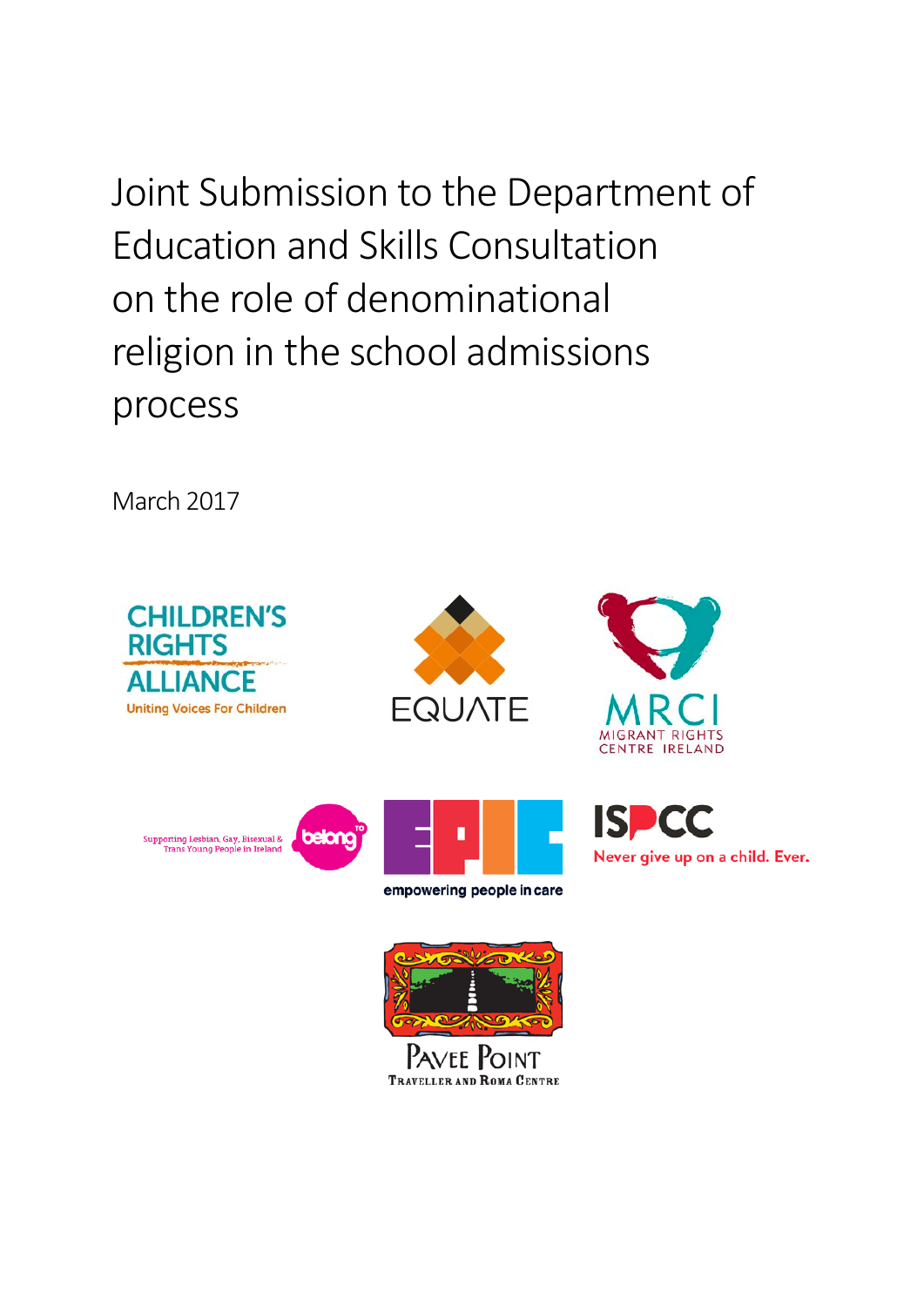# **Contents**

| Recommendations from International and National Children and Human Rights Bodies 4          |  |
|---------------------------------------------------------------------------------------------|--|
|                                                                                             |  |
| Summary: Opinion on the Constitutionality of Reforming s.7(3)(c) of Equal Status Act 2000 6 |  |
|                                                                                             |  |
|                                                                                             |  |
|                                                                                             |  |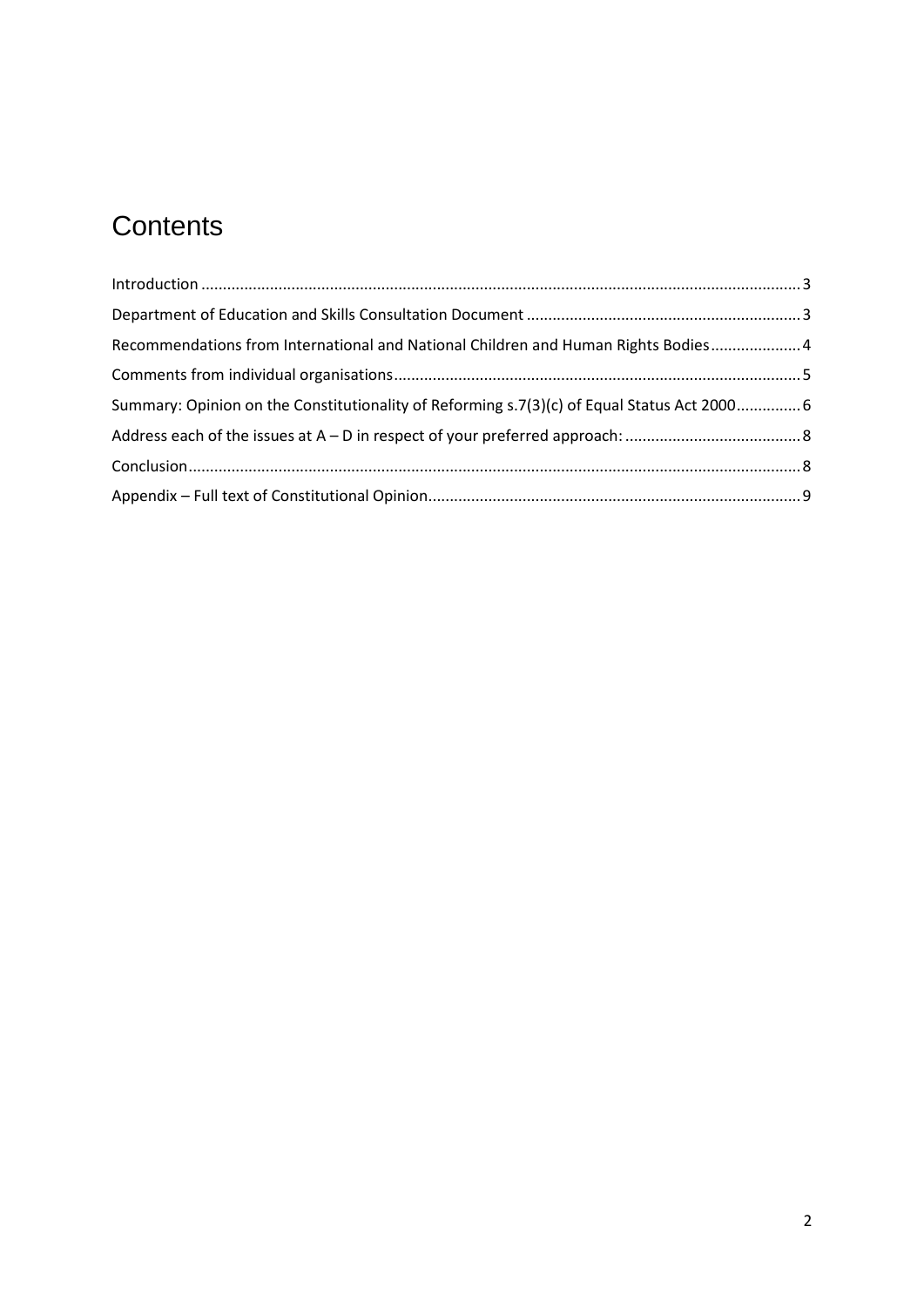### <span id="page-2-0"></span>Introduction

EQUATE, BelongTo, Children's Rights Alliance, Pavee Point, ISPCC, EPIC and Migrants Rights Centre Ireland (MRCI) welcome the opportunity to make a joint submission to the Department of Education and Skills consultation on the role of denominational religion in the school admission process and possible approaches for making changes.

In recent years, there has been a sustained national dialogue about the role of religion in Irish schools. The organisations that have come together to produce this submission work to support children and young people to access their rights in Ireland.

This submission reflects our concerns, in line with those of the United Nations Committee on the Rights of the Child, that allowing religion to be used as a core criteria for admissions to publicly funded schools undermines the child's right to access to education.

We all believe that education is a fundamental cornerstone of our society and that schools must operate in the best interests of all children.

In this submission, we respond to the consultation documents six options and unambiguously choose option 4 (i) from the six options provided.

We will also clearly outline detailed constitutional opinion as to why Section 7(3)(c) of the Equal Status Act can be removed within constitutional parameters.

This submission is presented in the framework offered by the consultation document with our initial option being set out and then answers to the specific issues  $A - D$ answered where applicable.

## <span id="page-2-1"></span>Department of Education and Skills Consultation Document

From the consultation document: "Please indicate clearly in your response what your preferred approach is, whether 1,2, 3 or 4 (and, in the case of approach 4, what your preferred 'sub-option' is)":

EQUATE, BelongTo, Children's Rights Alliance, Pavee Point, ISPCC, EPIC and MRCI choose option:

4 (i) Outright repeal of section 7(3)(c) of the Equal Status Act in respect of publicly-funded primary schools

Section 7(3)(c) of the Equal Status Act 2000 allows state funded schools to discriminate against children on religious grounds. All children have the right to education. All children also have a right to freedom of religion or belief. These rights are individual rights held by every child. Even one child being refused a place in their state funded local school because of their family's religion or beliefs is a denial of these rights and is not acceptable in a modern pluralist democracy. Each of the other five options will continue to allow schools to use religion as a criteria in some form for school admissions.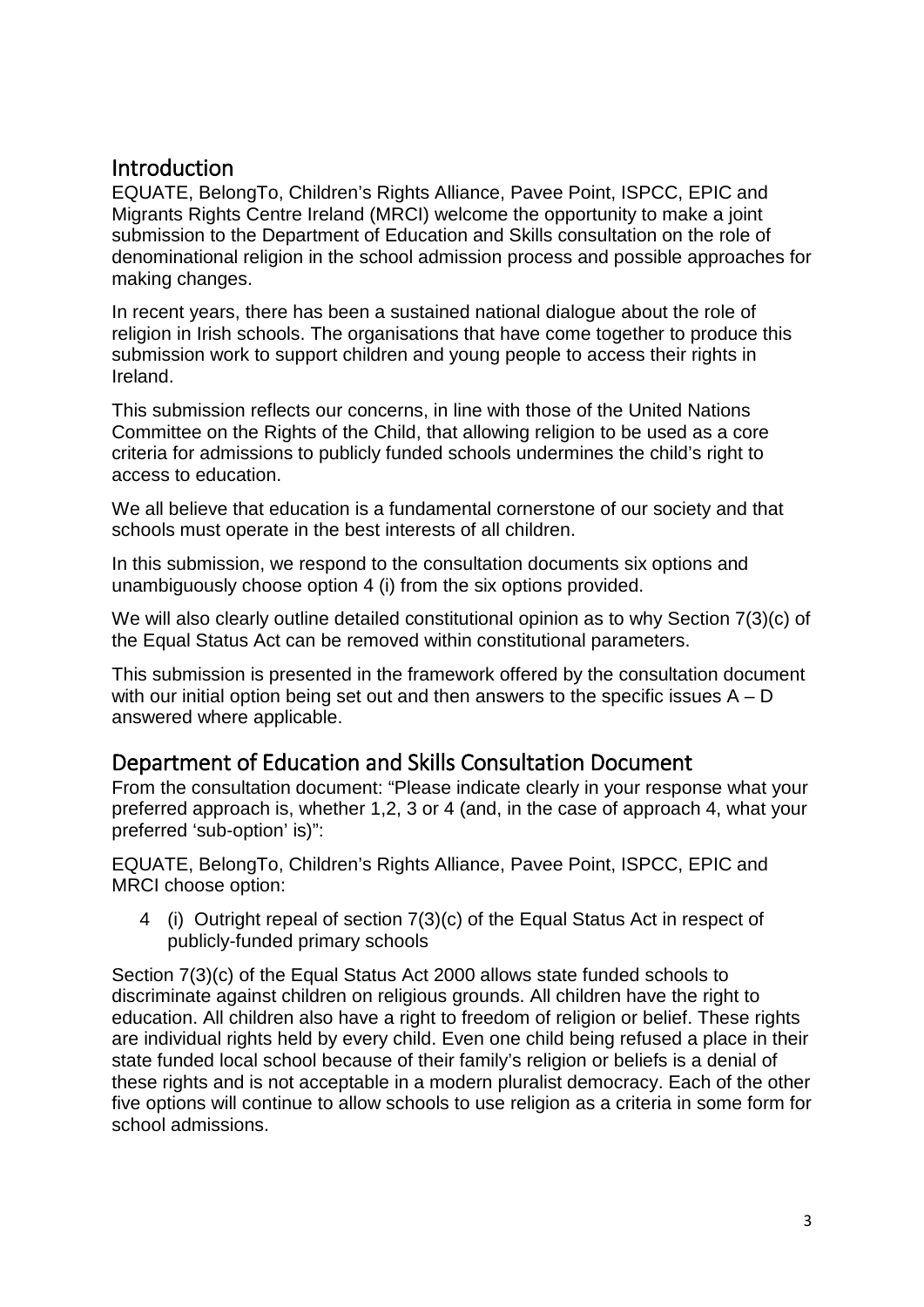## <span id="page-3-0"></span>Recommendations from International and National Children and Human Rights Bodies

In February 2016 in its report on Ireland, the United Nations Committee on the Rights of the Child made a recommendation to the Irish Government that it remove the ability of schools to use religion as an admission criteria. It called on the Irish state to:

*"… amend the existing legislative framework to eliminate discrimination in school admissions, including the Equal Status Act."* [1](#page-3-1)

Ireland has ratified four relevant UN Treaties and each of those treaty bodies have considered the Equal Status Act as part of their own assessments of Ireland. Each of them have found that Section 7(3)(c) to be contrary to the provisions of these treaties. These UN treaties are:

- The International Convention on the Elimination of All forms of Racial **Discrimination**
- The International Covenant on Civil and Political Rights
- The International Covenant on Economic, Social and Cultural Rights
- UN Convention on the Rights of the Child

Irish children and human rights bodies have made similar findings about Section  $7(3)(c)$ .

In their observations on the Education (Admission to Schools) Bill in November 2016 the Irish Human Rights and Equality Commission said:

*"The Commission recommends that the Equal Status Act be amended to give effect to the principle that no child should be given preferential access to a publicly funded school on the basis of their religion."[2](#page-3-2)*

The Ombudsman for Children in his comment on this Bill said that:

*"The Education (Admission) to Schools Bill 2016 needs to fully consider children's rights and dignity and to take appropriate account of Ireland's international obligations under the UN Convention on the Rights of the Child. Specifically, the right of all children not to be discriminated against on any grounds (Article 2) and to have their best interests treated as a primary consideration in all actions concerning them, including the actions of legislative bodies and administrative authorities (Article 3)."[3](#page-3-3)*

The most recent report from the Special Rapporteur on Child Protection has also said that:

 $\overline{1}$  $\overline{1}$ 

<span id="page-3-1"></span>http://tbinternet.ohchr.org/\_layouts/treatybodyexternal/Download.aspx?symbolno=CRC%2fC%2fIRL% 2fCO%2f3-4&Lang=en

<span id="page-3-2"></span><sup>2</sup> Irish Human Rights and Equality Commission Observations on the Education (Admission to Schools) Bill 2016 p2 https://www.ihrec.ie/app/uploads/2016/11/Observations-on-Education-Admission-to-Schools-Bill-2016.pdf

<span id="page-3-3"></span><sup>&</sup>lt;sup>3</sup> Education in focus report OCO [https://www.oco.ie/wp-content/uploads/2016/11/Education-In-](https://www.oco.ie/wp-content/uploads/2016/11/Education-In-Focus.pdf)[Focus.pdf](https://www.oco.ie/wp-content/uploads/2016/11/Education-In-Focus.pdf) p4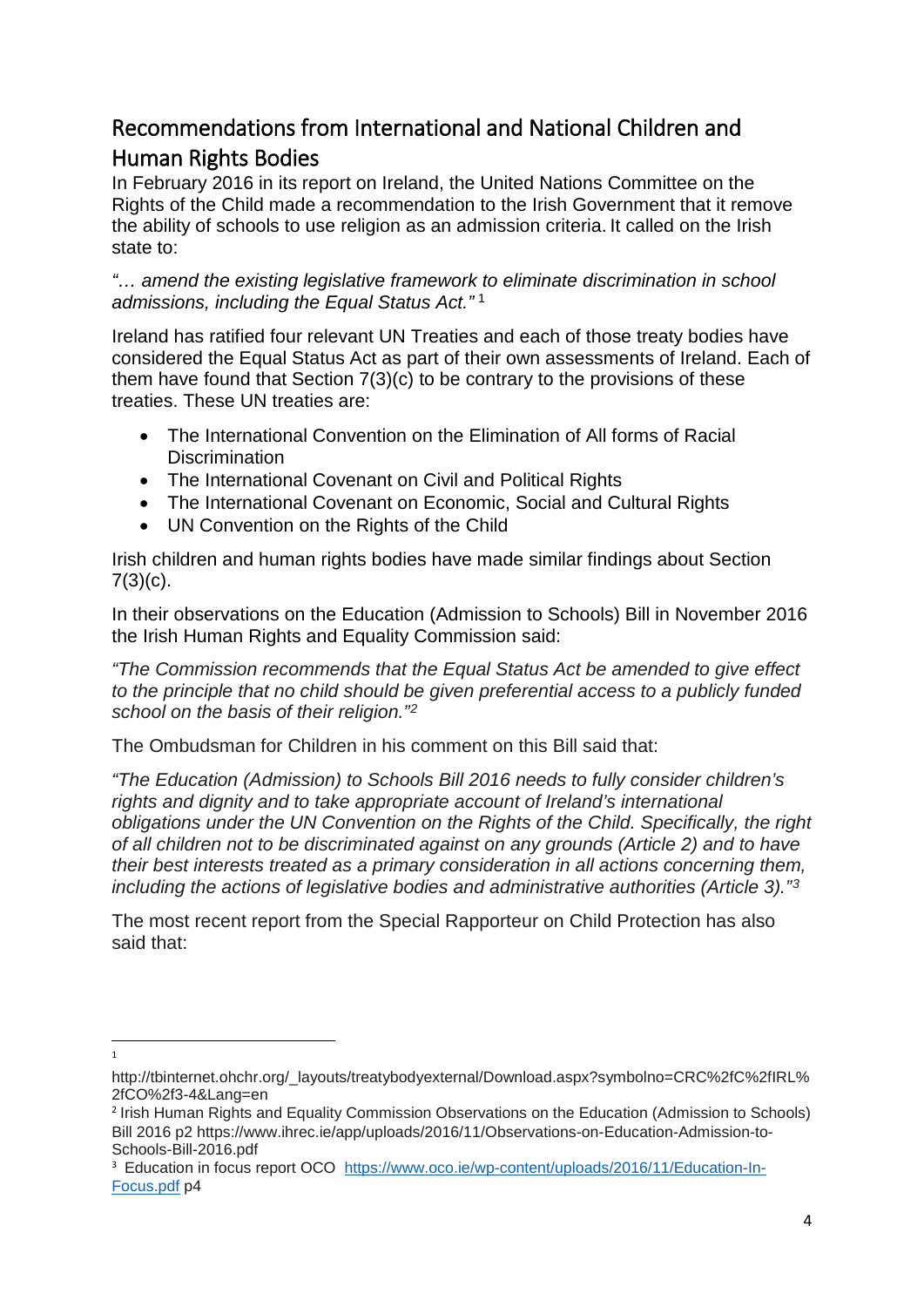*"The Equal Status Acts 2000 and the Education (Admission to Schools) Bill 2015 should be amended to ensure the principle of non-discrimination in school admission policies."[4](#page-4-1)*

Section 7(3)(c) of the Equal Status Act has been found to be in breach of several international human rights treaties that Ireland has ratified, domestic human and children rights bodies have found that it is discriminatory and does not honour the rights of children and parents of children of school going age agree that religion should not be a part of state funded school admission policies.

## <span id="page-4-0"></span>Comments from individual organisations

The Children Rights Alliance Government Report Card 2017 also calls on the Government to take action on Section 7(3)(c) :

*"The renewed focus to this area by the Minister is welcome but it seems likely that another group of young children will potentially face discrimination before their first*  day of school. While the complexity of the issue is acknowledged, it should no longer *be used as a reason to deny children access to publicly funded education on an equal basis."[5](#page-4-2)*

The most recent research published by EQUATE, *Religion and School: Parents' Voices Research* shows strong support amongst parents for the amending of Section  $7(3)(c)$ .

EQUATE commissioned research of a nationally representative sample of parents of children of school going age from 3-15 years old, conducted by Research Now. Quotas were set on gender, age, social class and region to correctly reflect the known demographics of parents in the ROI.

Key results included:

- 72% agree the law should be changed so that baptism can no longer be a requirement for school admission in state funded schools.
- 24% agree that they personally would not have baptised their child, if they didn't need it to gain entry to school.

The full research can be found [here.](https://media.wix.com/ugd/08f4c2_0655f34b38b049748cce39a75acc2bb7.pdf)

MRCI comment on the consultation notes that contemporary Ireland is one of the most diverse countries in Europe, with over 16% of the population being foreign born and over a quarter of children being born to at least one foreign parent. We are proud of this diversity, we cherish how it contributes to living in a more open tolerant country. But discriminatory practices such as the baptism barrier hinder this process of integration. Every year we assist families with children of different religious backgrounds whom are faced with discrimination at admission; this brings unnecessary anxiety to them. It is unacceptable.

<span id="page-4-1"></span> <sup>4</sup> Ninth Report of the Special Rapporteur on Child Protection Professor Dr Geoffrey Shannon 2016 p21

http://www.dcya.gov.ie/documents/publications/201611189thReportoftheSpecialRapporteuronChildPr otection.pdf

<span id="page-4-2"></span><sup>5</sup> Children's Rights Alliance Report Card 2017 - http://childrensrights.ie/resources/report-card-2017, p58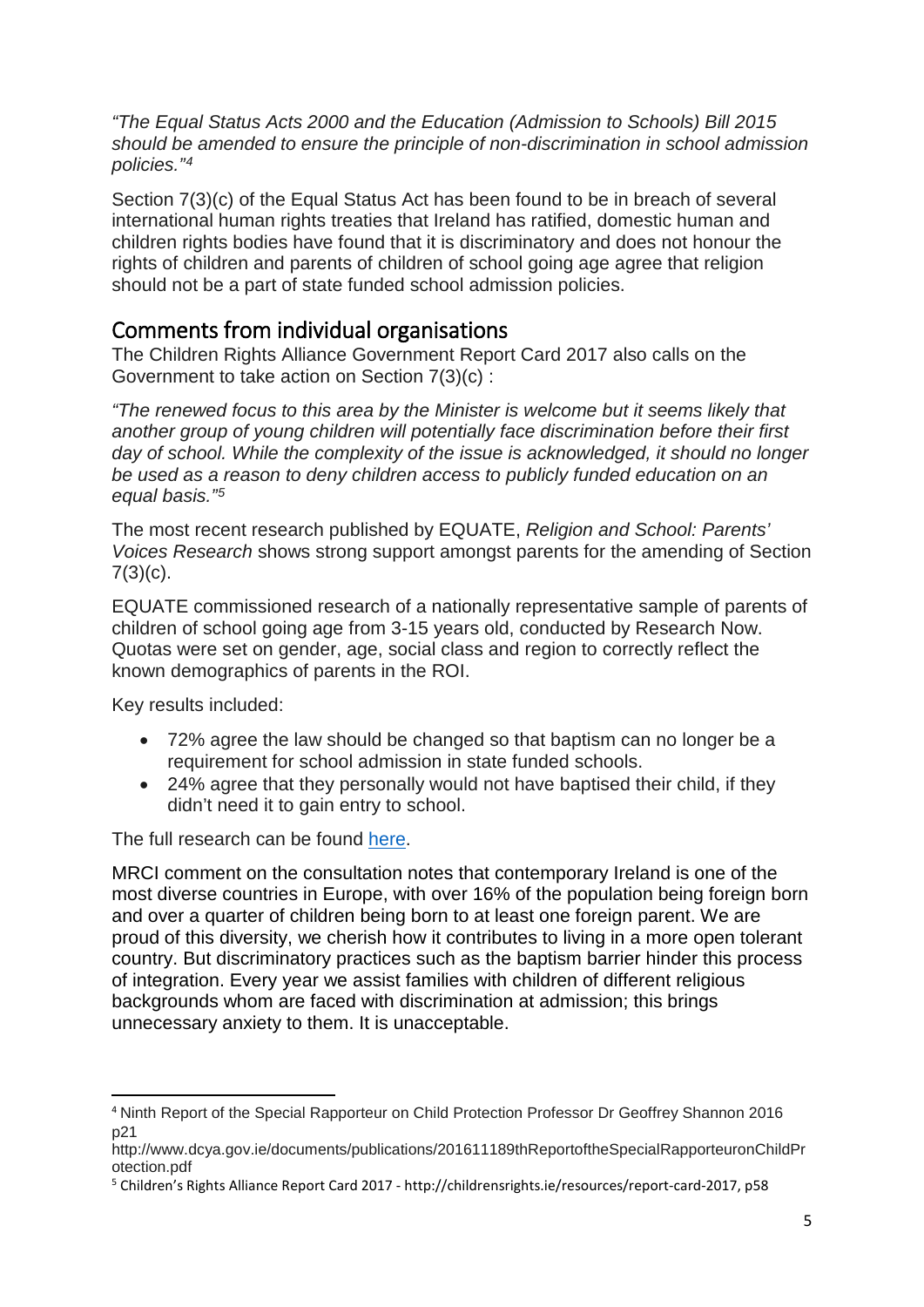EPIC believes that the removal of Section 7(3)(c) of the Equal Status Act is crucial to restoring equality among children in care. Non-religious and non-Catholic children placed in foster families are refused access to the schools closest to their placement on religious grounds. Placement in care is sufficiently complex without the added obstacle of not being able to attend school in the area of the foster placement on religious grounds. EPIC advocates for the respect of children's rights, which includes the right to education and the right to be treated equally. Therefore, EPIC strongly supports option 4 (i) as it is the only option that will guarantee access to education for all children.

Pavee Point also note that issues concerning school admissions process go beyond using religion as a core criteria for admissions. Children from families with a migrant background may be affected by the use of religion and/or past pupil criterion in school admissions. Even when migrants, such as Roma, are Catholic, they can be impacted by past pupil criterion in school admissions.

## <span id="page-5-0"></span>Summary: Opinion on the Constitutionality of Reforming s.7(3)(c) of Equal Status Act 2000

A legal opinion written by three constitutional experts, Dr. Conor O'Mahony (UCC), Dr. Eoin Daly (NUIG) and Dr. David Kenny (TCD), shows that the Oireachtas has the power to eliminate the baptism barrier and can do so immediately.

The Opinion considers the possibility of amending Section 7(3)(c) of the Equal Status Act 2000 (Act) so that schools in receipt of public funding would not be permitted to discriminate on grounds of religion in their admission policies.

It finds that the Oireachtas has the power to impose reasonable conditions on the provision of funding to educational institutions, and this includes requiring that all publicly funded schools must accept all children of all religions and none on an equal basis.

### Amending S.7(3)(c)

Under the current admission legislation some families and religious groups have extremely strong privileged protection for their rights in school admission policies while other families and religious groups have limited protection of their rights.

The opinion identifies three groupings of people most directly affected by the current legislation which is shown in this table:

| <b>Group A</b> | The Catholic majority, who are able to access Catholic schools everywhere<br>in the country.                                                                                                                                                                                                                                                                                                                                   |
|----------------|--------------------------------------------------------------------------------------------------------------------------------------------------------------------------------------------------------------------------------------------------------------------------------------------------------------------------------------------------------------------------------------------------------------------------------|
| <b>Group B</b> | Members of minority religious groups who live within reasonable distance of<br>a denominational school specifically attuned to their religious beliefs (this<br>includes Protestants living within reasonable distance of a Protestant<br>denominational school, as well as Muslims or Jews living within reasonable<br>distance of the tiny number of Muslim (2) or Jewish (1) denominational<br>schools currently in place). |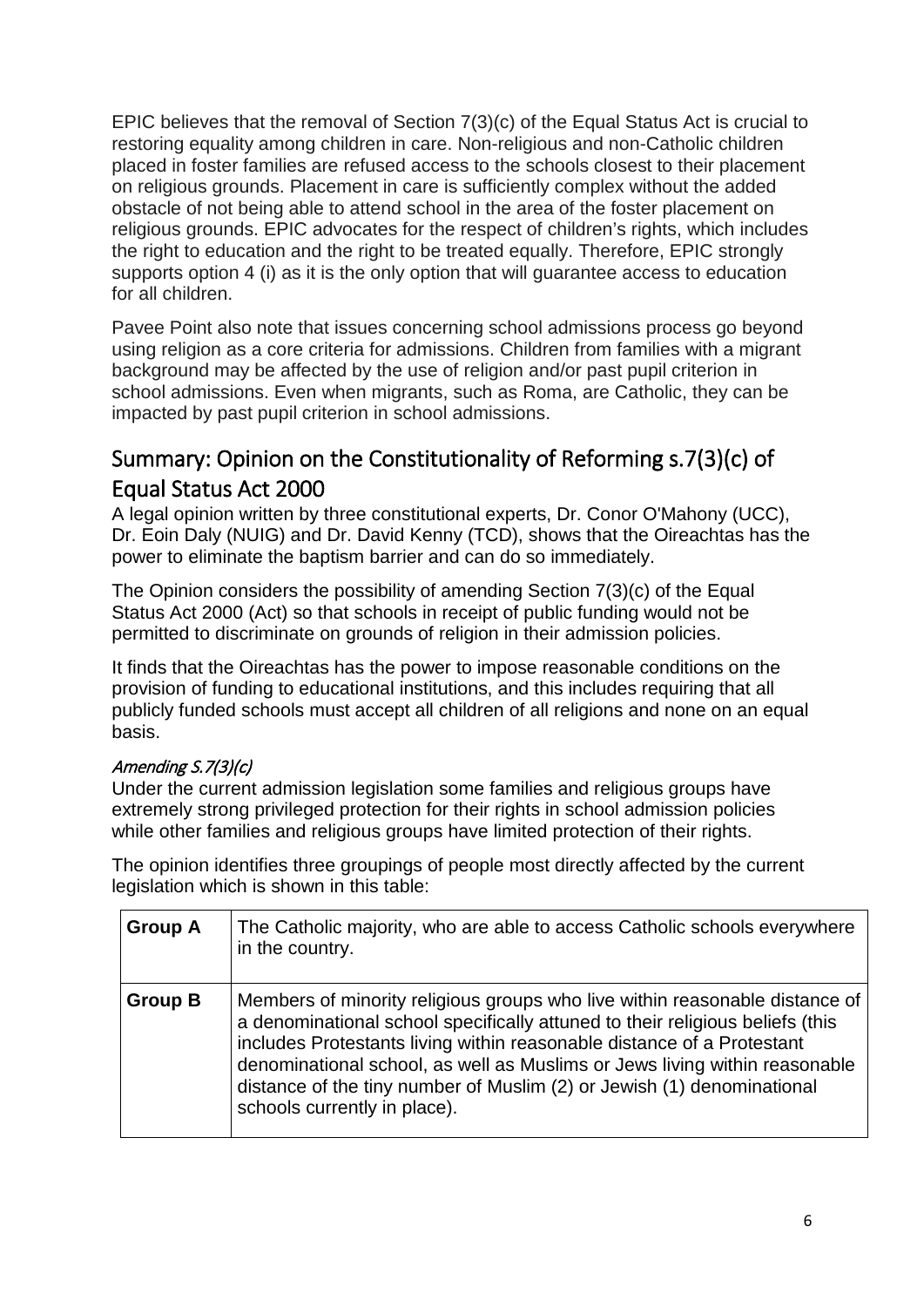| <b>Group C</b> | Members of minority religions who do not live within reasonable distance of<br>a denominational school specifically attuned to their beliefs. |
|----------------|-----------------------------------------------------------------------------------------------------------------------------------------------|
|                | Non-religious families.                                                                                                                       |

The imbalance of rights highlighted by the 3 groups above could be lessened by amending Section 7(3)(c) so that the exception could not be relied on by schools that receive any state funding. This would create a fairer balance between the right to religious freedom of Groups A and B and the right of Group C to religious freedom and to accessible free primary education.

Having established the 3 groups affected by Section 7(3)(c) the opinion proceeds to analyse three key specific issues on the constitutionality of amending the law which are summarised in the following 3 points, (for a fuller analysis of these three points please go the appendix for the full opinion is produced).

#### *1.The general reluctance of the courts to second-guess legislation aimed at balancing competing constitutional rights*

Previous case law from the Supreme Court has demonstrated that it is not enough to show that a different policy could have been adopted; it must be shown too that the law it challenged is arbitrary and lacks an objective basis. A common theme linking the judgements cited in the opinion is a desire by the courts to stay away from regulating complex matters of social policy and to defer to the Oireachtas concerning the optimum balance of competing constitutional rights.

#### *2. Is there a constitutional right to public funding for denominational schools that operate discriminatory admissions policies?*

Article 42 of the Constitution sets a protection for parents to establish and operate private or denominational schools, it does not however establish an automatic right to be provided with public funding for such schools. Religious denominations may have a right under Article 44 to operate entirely private educational institutions that have a religious ethos and operate discriminatory admissions policies, but they do not have an automatic entitlement to public funding for such institutions.

Where public funding is provided, it is clearly established that the State is entitled – and perhaps even obliged – to make its provision subject to reasonable conditions.

#### *3. Is an interference with the denominational character of schools a proportionate measure to protect the religious freedom of members of minority religions or of none?*

Laws which restrict the exercise of a constitutional right will only be deemed unconstitutional if the effect of the restriction is disproportionate to the legitimate aim being pursued.

The Oireachtas enjoys a wide discretion in balancing competing constitutional rights, and any legislation enacted to this end has a particularly strong presumption of constitutionality. Recent case law has shown that the Courts have been extremely reluctant to substitute their view over that of the Oireachtas as to what is the correct balance. All the courts have required is that the legislation had an objective and rational basis for pursuing the objective in this way.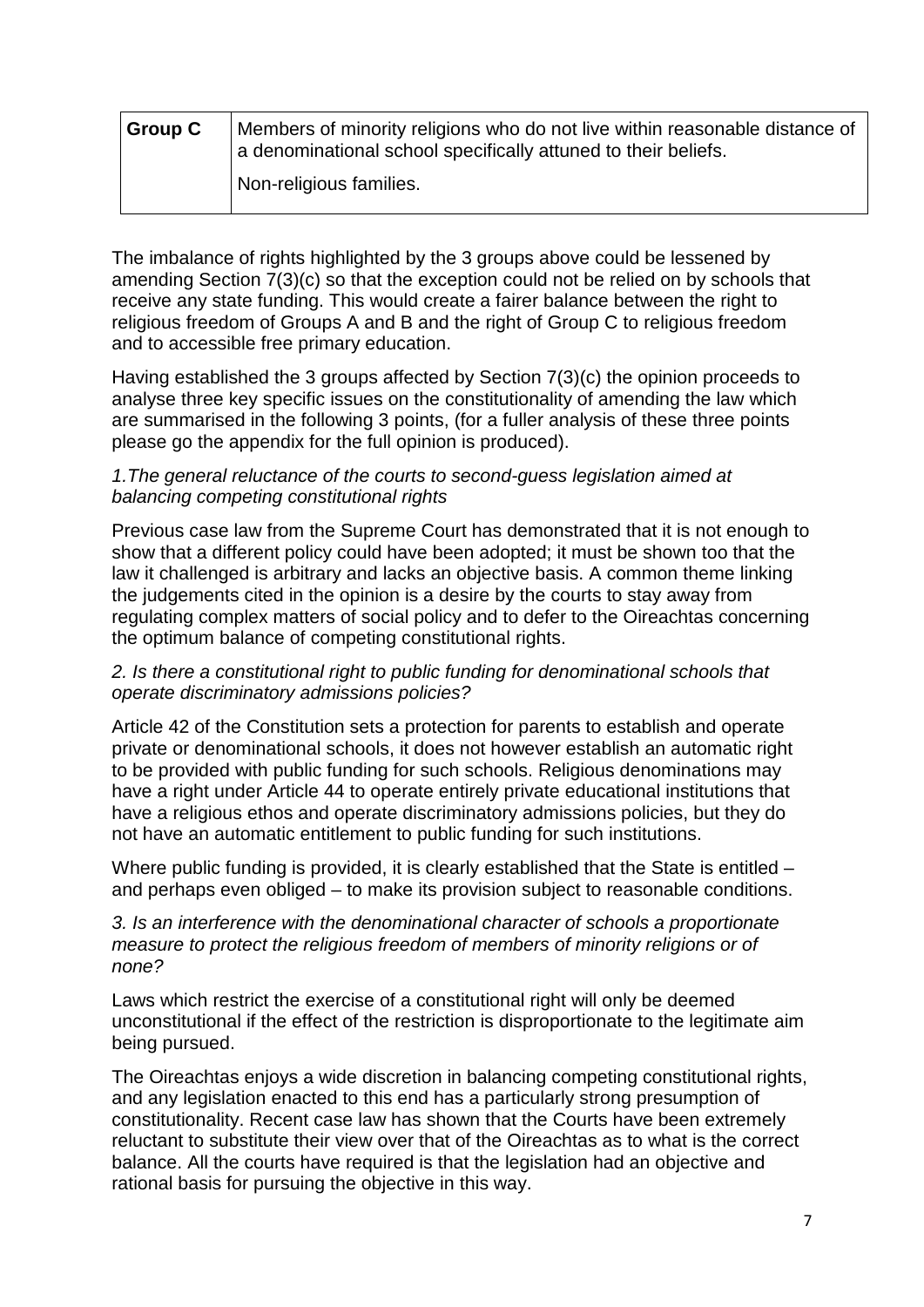### Conclusion of the opinion

Amending Section 7(3)(c) of the Equal Status Act so that it cannot be relied upon by schools in receipt of public funding to discriminate against any child whose religion is not that of the patron of that school would create a fairer balance for all religious and non-religious children and families in Irish schools.

## <span id="page-7-0"></span>Address each of the issues at  $A - D$  in respect of your preferred

### approach:

In this section the submission deals with specific issues raised by the consultation document and lettered A – D.

### A.

### *"Possible impacts on minority religions"*

As outlined in the above constitutional opinion summary we believe that option 4(i) it will create a fairer balance between all religious and non-religious families and children in respect to school admission.

Currently members of minority religions who do not live within reasonable distance of a denominational school specifically attuned to their beliefs, which is the vast majority of minority religions as recorded in the census, are disadvantaged. Implementing option 4 (i) will in fact improve access to schooling for these children and families.

B.

### *"Possible constitutional issues"*

The above summary of Dr. Conor O'Mahony, Dr. Eoin Daly and Dr. David Kenny legal opinion sets out that we believe that option 4(i) is within constitutional parameters.

D.

### *"Possible unintended impacts on other goals of education policy*"

Option 4(i) would create a situation where no child would be discriminated against on the basis of their religion or belief. The intended consequence of this would be that every child and family in Ireland would have the same opportunities for school access regardless of their religion or belief as is the case with other education policy areas.

### <span id="page-7-1"></span>**Conclusion**

We acknowledge the hard work and dedication of teachers and of schools across Ireland who every day support children and young people to learn and grow. In often very challenging circumstances they work tirelessly to support every child and young person to reach their full potential.

We believe that removing Section 7(3)(c), in line with option 4.1 of this consultation document, would further empower schools and allow children, young people and families to realise their rights.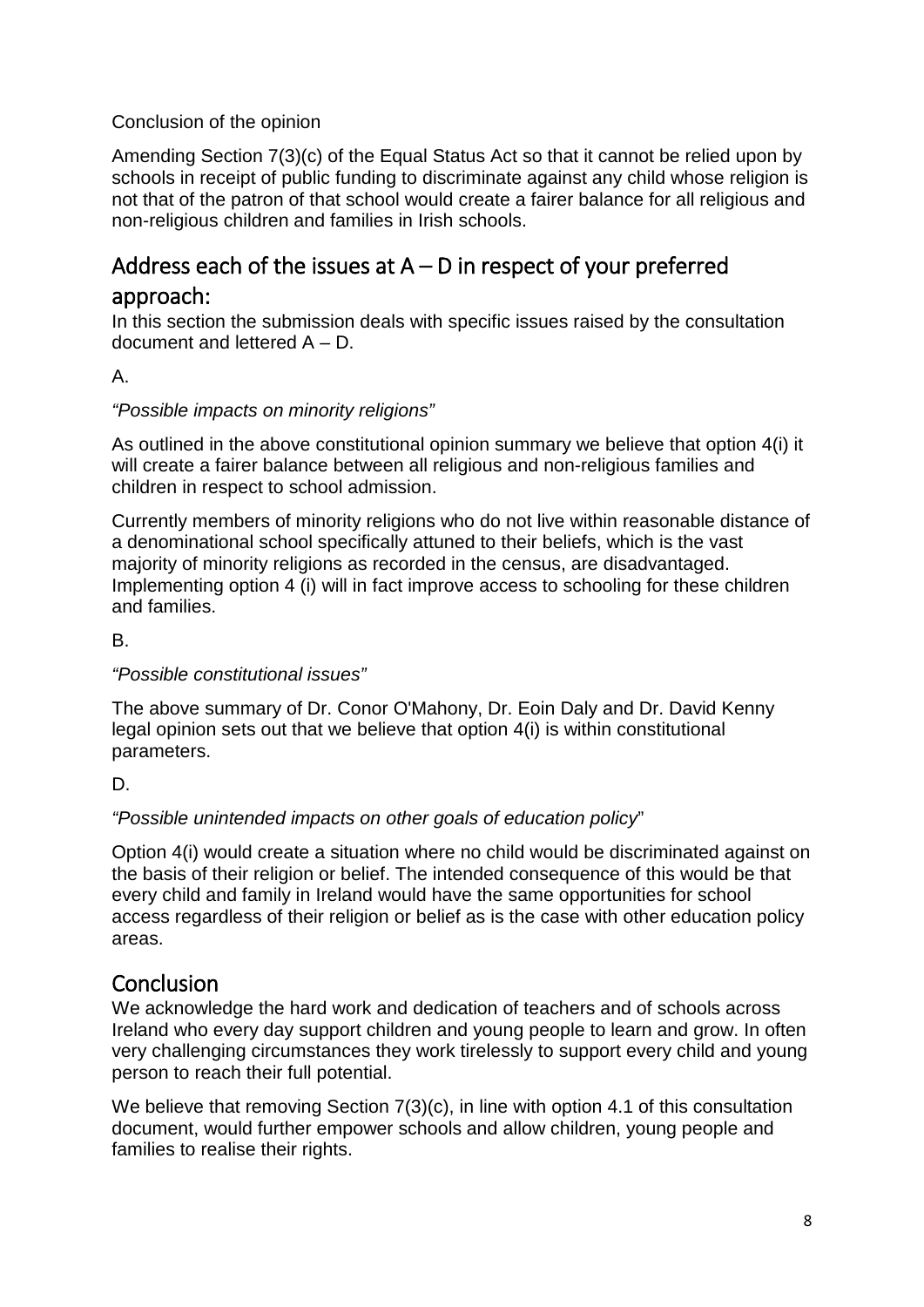As this submission sets out the State currently sanctions discrimination in admission to schools through Section 7(3)(c) of the Equal Status Act 2000.

All children have the right to education. All children also have a right to freedom of religion for belief. These rights are individual rights held by every child. Even one child being refused a place in their state funded local school because of their family's religion or beliefs is a denial of these rights and is not acceptable in a modern pluralist democracy.

<span id="page-8-0"></span>There is an opportunity now to end this discrimination and ensure that no parent or child placed in foster care has to join a religion to gain access to a school and that no child is isolated from their local school because of religion or beliefs.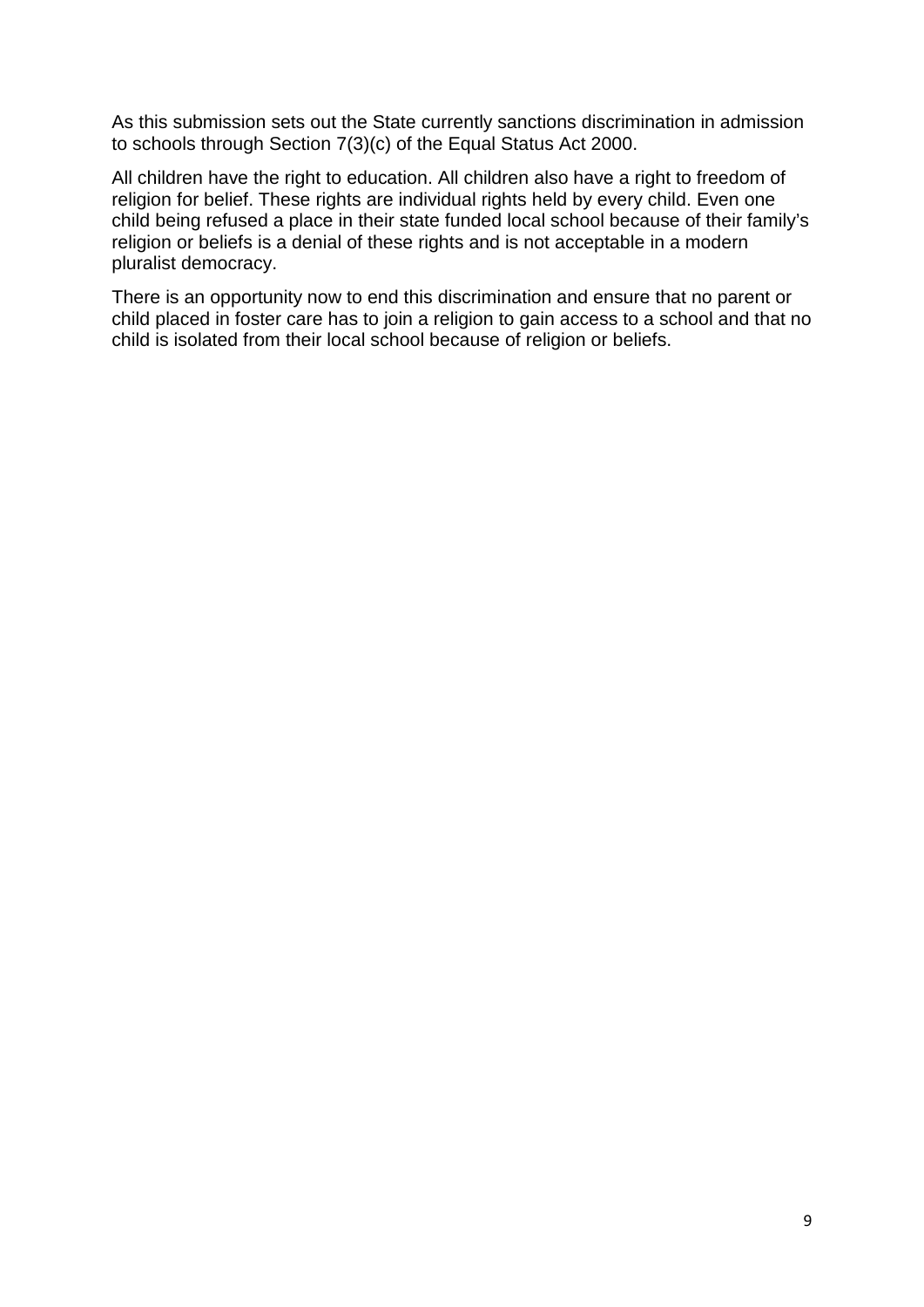## Appendix – Full text of Constitutional Opinion

#### **Opinion on the Constitutionality of Reforming s.7(3)(c) of the Equal Status Act 2000**

*Dr Conor O'Mahony, Senior Lecturer in Constitutional Law, University College Cork Dr Eoin Daly, Lecturer in Constitutional Law, National University of Ireland Galway Dr David Kenny, Assistant Professor in Constitutional Law, Trinity College Dublin* 

#### **Executive Summary**

The United Nations Committee on the Rights of the Child has recommended that Ireland "amend the existing legislative framework to eliminate discrimination in school admissions, including the Equal Status Act". This opinion assesses whether an amendment of this nature would be compatible with the Irish Constitution. It begins by examining the approach of the Irish courts to assessing the constitutionality of legislation that is aimed at striking a balance between competing constitutional rights. The case law clearly establishes that such legislation enjoys a strong presumption of constitutionality, and is often subject to a more lenient standard of review, making it more likely to be upheld. The onus is on the person challenging the legislation to meet a high burden in establishing that the rights of one party or group have been restricted to the point where the legislation is unconstitutional, and the record shows that the courts are extremely reluctant to interfere with the balance struck by the Oireachtas.

The opinion then considers the possibility of amending the Equal Status Act 2000 such that schools in receipt of public funding would not be permitted to discriminate on grounds of religion in pupil admissions. It concludes that the case law shows that there is no constitutional right to unconditional public funding for private or denominational schools, and that the Constitution permits the imposition of reasonable conditions on the provision of public funding. Moreover, the rights of religious institutions can (like all constitutional rights) be subject to general limitations in the common good, or to reconcile them with other constitutional rights. The proposed amendment would have the effect of striking a fairer balance between the constitutional rights of families from various religious groups by moving to a situation where all families have their rights protected to at least some extent, rather than some families and religious institutions having extremely strong and privileged protection for their rights while others have very little. As such, the amendment clearly passes the tests established in the case law for assessing the constitutionality of legislation aimed at balancing competing constitutional rights.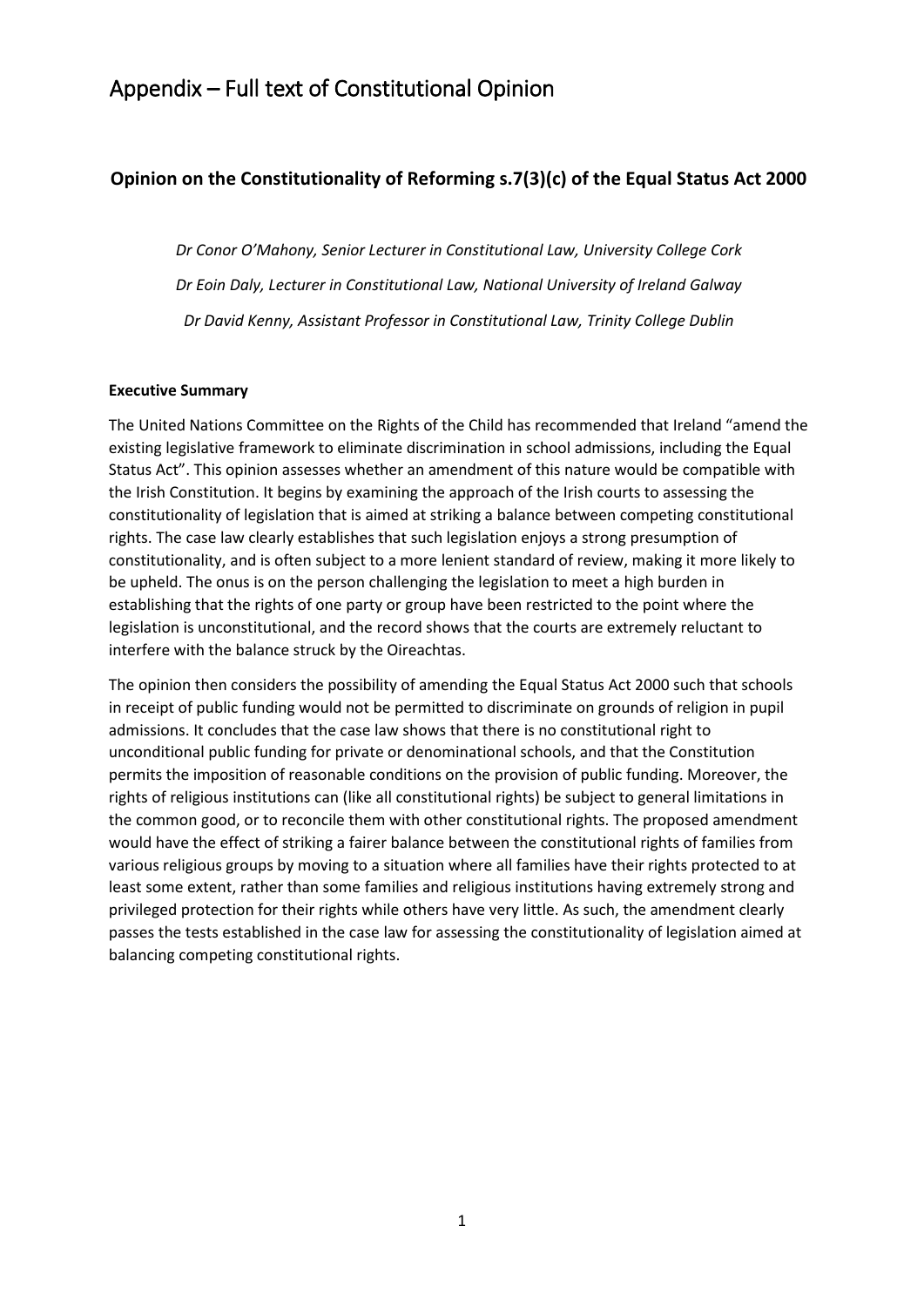#### **Section 7 of the Equal Status Act 2000**

Section 7(2) of the Equal Status Act 2000 prohibits discrimination by educational establishments on any of the nine grounds of discrimination specified in section 3(2) of the Act. One of these grounds is religion. This prohibition extends to:

(a) the admission or the terms or conditions of admission of a person as a student to the establishment,

(b) the access of a student to any course, facility or benefit provided by the establishment,

(c) any other term or condition of participation in the establishment by a student, or

(d) the expulsion of a student from the establishment or any other sanction against the student.

However, s.7(3)(c) makes an exception for denominational schools, which are allowed to discriminate on grounds of religion in pupil admissions as follows:

(3) An educational establishment does not discriminate under subsection (2) by reason only that—

…

(c) where the establishment is a school providing primary or post-primary education to students and the objective of the school is to provide education in an environment which promotes certain religious values, it admits persons of a particular religious denomination in preference to others or it refuses to admit as a student a person who is not of that denomination and, in the case of a refusal, it is proved that the refusal is essential to maintain the ethos of the school …

Section 7(3)(c) envisages two separate scenarios:

- 1) The school is oversubscribed. In this instance, preference may be given to children from a particular religion over children from other religions or none. No further justification is required.
- 2) A place is available in the school. In this instance, admission may still be refused, but only if it can be shown that the refusal is essential to maintain the ethos of the school.

#### **Impact of s.7(3)(c)**

The Irish primary school system currently consists overwhelmingly of denominational schools, with 96% of schools operating a religious ethos under the patronage of a religious denomination.<sup>1</sup> As a result, the general prohibition on religious discrimination in school admissions is largely negated by the exception provided in s.7(3)(c), since over 96% of schools are entitled to avail of the two possibilities set out above (and need not even provide justification in the case of oversubscription).

Within this 96%, over 90% of schools are Catholic denominational schools.<sup>2</sup> In many areas of the country, alternatives to Catholic denominational schools are either unavailable or lack sufficient

<sup>&</sup>lt;sup>1</sup> "Choosing segregation? The implications of school choice", Oireachtas Library and Research Service, No. 1 of 2015, available at

http://www.oireachtas.ie/parliament/media/housesoftheoireachtas/libraryresearch/spotlights/SpotlightScho olchoice290915\_101712.pdf, p.6.

<sup>2</sup> *Ibid*.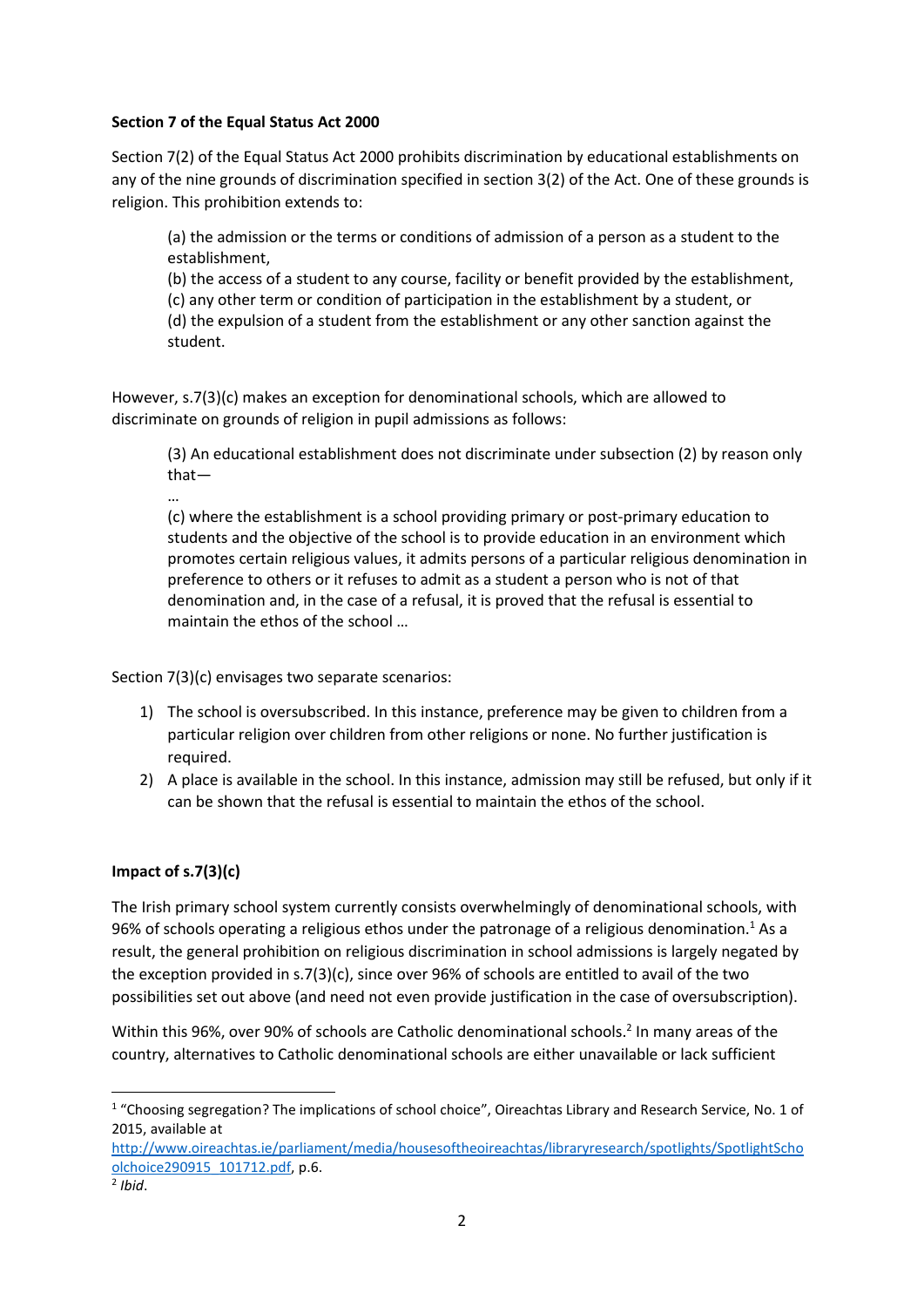capacity to cater for demand from non-Catholic families.<sup>3</sup> In such circumstances, non-Catholic families must rely on Catholic schools to avail of their children's right to free primary education; but Catholic schools are legally entitled to refuse admission to non-Catholics. The result is twofold: some non-Catholic children are unable to access a school in their local area, and many families feel pressured to (and often do) baptise their child so as to ensure admission to their local school (where otherwise they would have chosen not to).<sup>4</sup>

In 2016, the UN Committee on the Rights of the Child, in its Concluding Observations on Ireland's Report on implementation of the Convention on the Rights of the Child, expressed concern about schools continuing to practise discriminatory admissions policies on the basis of the child's religion and recommended that Ireland "amend the existing legislative framework to eliminate discrimination in school admissions, including the Equal Status Act".<sup>5</sup> Although an indication was given to the Committee that the Government intended to amend s.7(3)(c), the Minister for Children later suggested that the Government had legal advice that such a reform might not be constitutional and thus might require a referendum.<sup>6</sup>

The focus of this opinion is to examine whether it would be constitutionally permissible, in line with the recommendations of the Committee, to repeal or amend s.7(3)(c), so that denominational schools would be prohibited from discriminating on grounds of religion in school admissions. Answering this question involves an assessment of the case law concerning religious freedom in the education system, as well as a more general discussion of the approach of the Irish courts to legislation which attempts to balance or reconcile competing rights.

| <b>Group A</b> | The Catholic majority, who are able to access Catholic schools everywhere in the<br>country.                                                                                                                                                                                                                                                                                                                                |  |
|----------------|-----------------------------------------------------------------------------------------------------------------------------------------------------------------------------------------------------------------------------------------------------------------------------------------------------------------------------------------------------------------------------------------------------------------------------|--|
| <b>Group B</b> | Members of minority religious groups who live within reasonable distance of a<br>denominational school specifically attuned to their religious beliefs (this includes<br>Protestants living within reasonable distance of a Protestant denominational<br>school, as well as Muslims or Jews living within reasonable distance of the tiny<br>number of Muslim (2) or Jewish (1) denominational schools currently in place). |  |
| Group C        | Members of minority religions who do not live within reasonable distance of a<br>denominational school specifically attuned to their beliefs, or non-religious families.                                                                                                                                                                                                                                                    |  |

The resolution of this issue involves striking a balance between the competing rights of a number of groups in Irish society:

<sup>3</sup> Fiona Dillon, "Educate Together Schools massively over-subscribed", *Evening Herald*, February 18, 2015, http://www.independent.ie/irish-news/education/educate-together-schools-massively-oversubscribed-31001877.html (reporting that four multidenominational schools in Dublin received more than 1,200 applications for just 335 places).

<sup>&</sup>lt;sup>4</sup> For empirical evidence of parents choosing to baptise their child for the sole reason of securing admission to a school, see Alison Mawhinney, *Freedom of Religion and Schools: the Case of Ireland* (Saarbrücken: VDM Verlag, 2009), pp.136 and 142-143; Behaviour and Attitudes, "Equality in Education in Ireland", http://banda.ie/equality-education-ireland/ and Michael Sheils McNamee, "'Like most of my friends, I baptised my children so they could go to school': The anger of Ireland's non-religious parents", *The Journal.ie*, May 16, 2016, http://www.thejournal.ie/children-baptism-school-education-atheist-2751933-May2016/.

<sup>5</sup> Committee on the Rights of the Child, *Concluding observations on the combined third and fourth periodic reports of Ireland*, CRC/C/IRL/CO/3-4, paras. 63-64.

<sup>6</sup> Kitty Holland, "School bias over religion may require referendum", *The Irish Times*, January 15, 2016.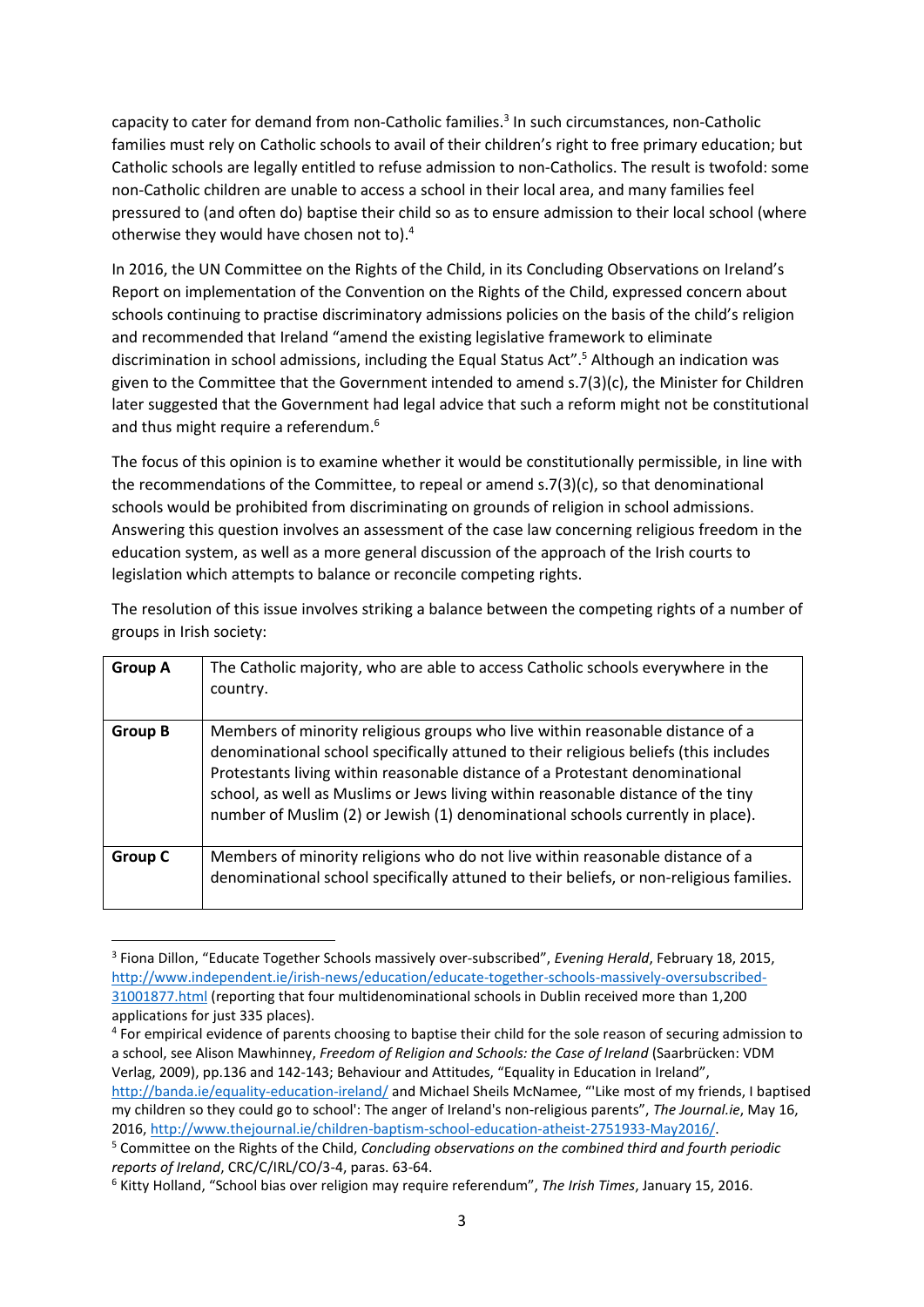In addition to the individual and family rights afforded to members of Groups A, B and C, there are also institutional rights at stake where religious denominations own and manage schools; these will be set out further below.

At present, families from Groups A and B enjoy two significant privileges:

- 1) Preferential access to publicly funded schools;
- 2) Public funding for schools operating a denominational ethos specifically attuned to their beliefs.

By contrast, families from Group C enjoy neither of these privileges. In addition to this comparative disadvantage, they face two significant barriers to the exercise of their constitutional rights that are not faced by members of Groups A and B:

- 1) Precarious access to free primary education by virtue of their religious beliefs;
- 2) Pressure to baptise their children so as to ensure access to reasonably accessible education.

The imbalance inherent in the current position could be ameliorated to some extent (if not entirely eliminated) by amending  $s.7(3)(c)$  in one of a number of ways – for example:

- 1) Repeal s.7(3)(c) altogether, removing the exception to the general prohibition on religious discrimination in school admissions;
- 2) Amend s.7(3)(c) so that the exception could not be relied on by publicly funded schools.

The purpose of such an amendment would be to strike a fairer balance than is currently struck between the right to religious freedom of Groups A and B and the rights to both religious freedom and accessible free primary education of Group C. As such, the first point to consider is the approach of the Irish courts to assessing the constitutionality of legislation aimed at balancing competing constitutional rights.

#### **1) The general reluctance of the courts to second-guess legislation aimed at balancing competing constitutional rights**

In assessing the likelihood of a constitutional challenge to any piece of legislation, the starting point is that all laws passed by the Oireachtas enjoy the presumption of constitutionality, and the onus lies on the person challenging the law to rebut this presumption.<sup>7</sup> When the legislation in question is aimed at balancing competing constitutional rights or dealing with contested matters of social policy, the courts have consistently expressed the view that the courts should be very slow to second-guess the balance struck by the Oireachtas. A well-known example of this view is the following passage from the judgment of Kenny J in *Ryan v Attorney General*:

"None of the personal rights of the citizen are unlimited: their exercise may be regulated by the Oireachtas when the common good requires this. When dealing with controversial social, economic and medical matters on which it is notorious views change from generation to generation, the Oireachtas has to reconcile the exercise of personal rights with the claims of the common good and its decision on the reconciliation should prevail unless it was oppressive to all or some of the citizens or unless there is no reasonable proportion between the benefit which the legislation will confer on the citizens or a substantial body of them and

<sup>7</sup> See, e.g., *Pigs Marketing Board v Donnelly (Dublin) Ltd* [1939] I.R. 413 at 417, as recently approved in *Curtin v Dáil Éireann* [2006] 2 I.R. 556 at 620.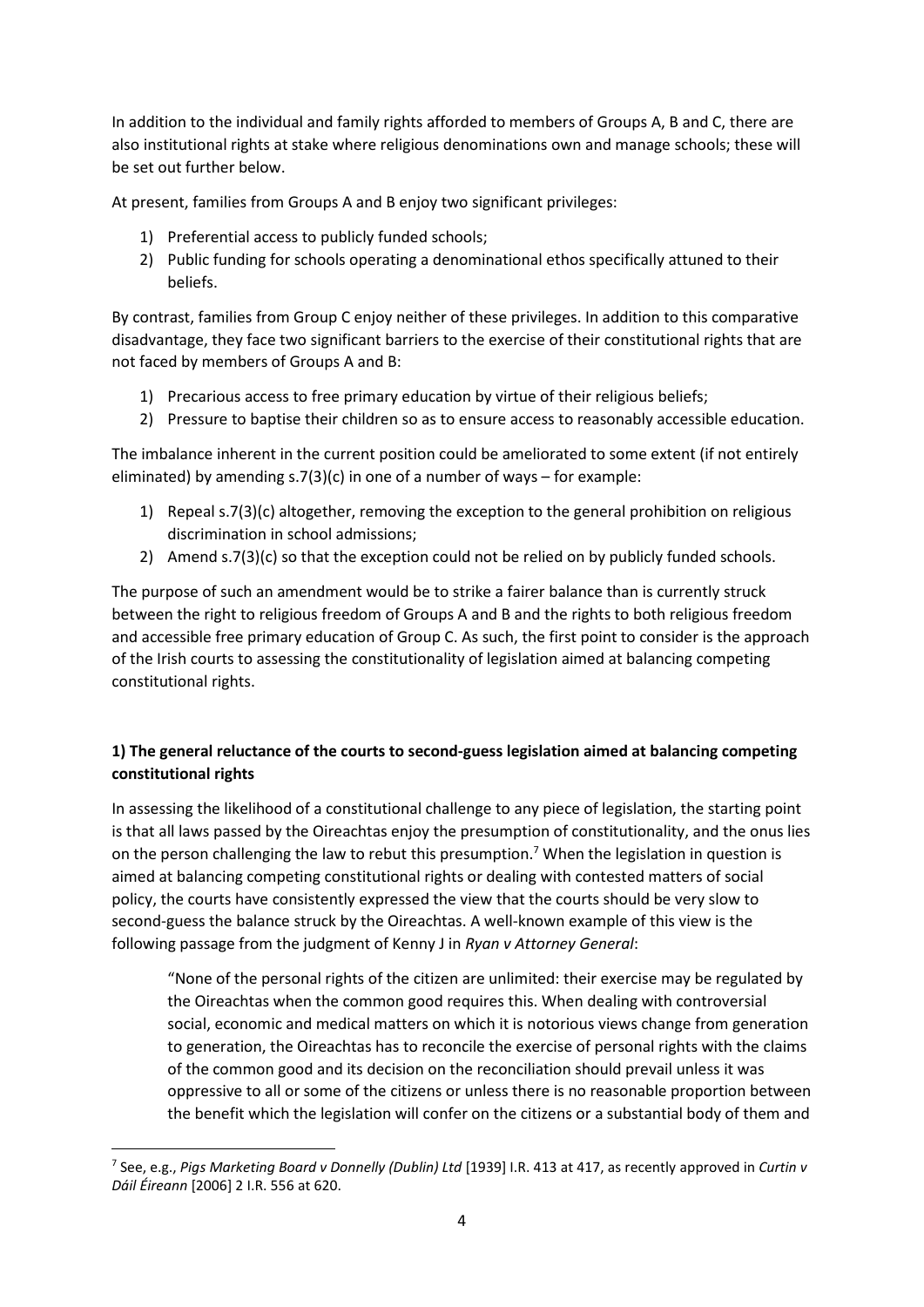the interference with the personal rights of the citizen. Moreover, the presumption that every Act of the Oireachtas is constitutional until the contrary is clearly established applies with particular force to this type of legislation."<sup>8</sup>

Religious discrimination and school admissions is a classic case of dealing with a controversial social matter and reconciling competing rights. Accordingly, this passage demonstrates that it is a matter for the Oireachtas to deal with; the presumption of constitutionality will apply with "particular force" to any legislation enacted in this space, and the decision of the Oireachtas should prevail unless it lacks "reasonable proportion".

The role of the Oireachtas in balancing competing rights was later developed by the Supreme Court in *Touhy v Courtney*, when Finlay CJ stated:

"The Court is satisfied that in a challenge to the constitutional validity of any statute in the enactment of which the Oireachtas has been engaged in such a balancing function, the role of the courts is not to impose their view of the correct or desirable balance in substitution for the view of the legislature as displayed in their legislation but rather to determine from an objective stance whether the balance contained in the impugned legislation is so contrary to reason and fairness as to constitute an unjust attack on some individual's constitutional rights."<sup>9</sup>

The preference of the courts to defer to decisions made by the Oireachtas on sensitive matters of social policy, and their reluctance to strike down laws aimed at balancing competing constitutional rights, has been re-affirmed by the Supreme Court in a number of recent decisions. In *Fleming v Ireland*, a case concerning whether the ban on assisted suicide violated the constitutional rights of a disabled woman, the Supreme Court stated that "[t]he presumption [of constitutionality] may be regarded as having particular force in cases where the legislature is concerned with the implementation of public policy in respect of sensitive matters of social or moral policy."<sup>10</sup> The challenge to the law in that case was rejected on the basis that "the legislation in question called for a careful assessment of competing and complex social and moral considerations. That is an assessment which legislative branches of government are uniquely well placed to undertake."<sup>11</sup>

Similarly, in MR v An tArd Chláratheoir,<sup>12</sup> the Supreme Court overturned a decision by the High Court in which it had attempted to fashion new rules governing parentage in the context of surrogacy arrangements. Chief Justice Denham commented that "[a]s a significant social matter of public policy it is clearly an area for the Oireachtas, and it is not for this Court to legislate on the issue … It is, thus, quintessentially a matter for the Oireachtas."<sup>13</sup> In *MD (a minor) v Ireland*, the Supreme Court considered a challenge to the constitutionality of s. 5 of the Criminal Law (Sexual Offences) Act 2006 insofar as it criminalised sexual behaviour by boys but not by girls. The State justified the legislation by reference to the social policy of protecting young girls from pregnancy. The Supreme Court rejected the challenge as follows:

<sup>8</sup> [1965] I.R. 294 at 312.

<sup>&</sup>lt;sup>9</sup> [1994] 3 I.R. 1 at 47.

<sup>10</sup> [2013] 2 I.R. 417 at 441.

<sup>11</sup> *Ibid*.

<sup>12</sup> [2014] I.E.S.C. 60.

<sup>13</sup> *Ibid* at paras. 96 and 113. She went on to say at para. 118 that "The issues raised in this case are important, complex and social, which are matters of public policy for the Oireachtas. They relate to the status and rights of children and a family."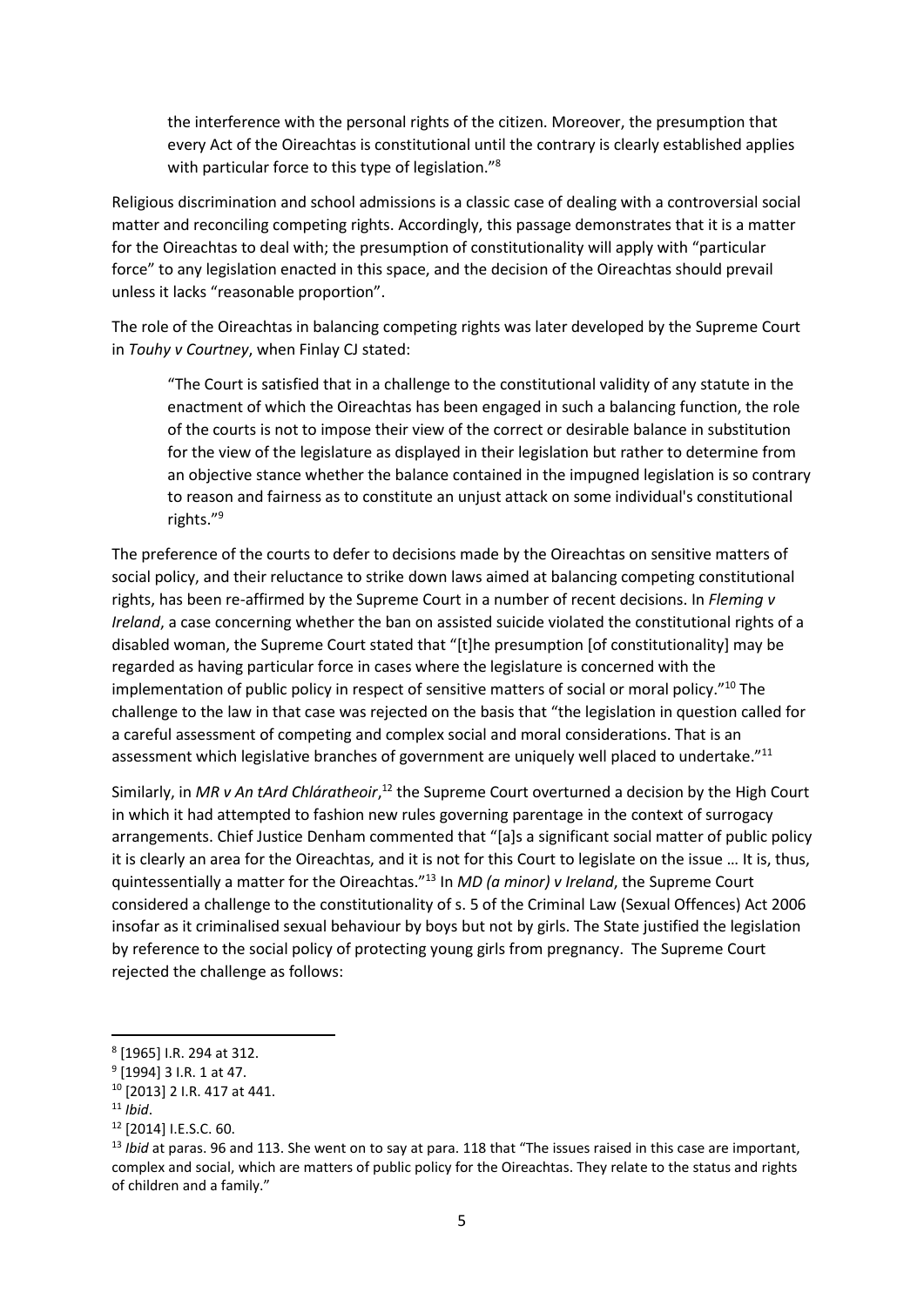"This was a choice of the Oireachtas. Even in a time of social change, it is a policy within the power of the legislature … The Oireachtas could have applied a different social policy but s. 5, the policy which they did adopt, was within the discretion of the Oireachtas, and it was on an objective basis, and was not arbitrary."<sup>14</sup>

Thus, it is not enough to show that a different policy could have been adopted; it must be shown that the law that is challenged is arbitrary and lacks an objective basis. To use the phrasing in *Ryan v Attorney General* (quoted above), it must lack "reasonable proportion"; or, in the wording used in *Touhy v Courtney*, a balance struck between competing rights must be "so contrary to reason and fairness as to constitute an unjust attack on some individual's constitutional rights." The common theme linking these judgments is a desire by the courts to stay away from regulating complex matters of social policy involving competing rights, and to defer to the judgment of the Oireachtas on how these rights should be balanced. Clearly, any reform of s.7(3)(c) of the Equal Status Act 2000 aimed at striking a fairer balance between the rights of members of different religious groups or none would fall into this category of legislation, and the burden imposed on any litigant seeking to impugn its constitutionality would be similarly high.

#### **2) Is there a constitutional right to public funding for denominational schools that operate discriminatory admissions policies?**

In considering the balance struck by the Oireachtas in any amendment of  $s.7(3)(c)$ , it is important to consider the nature of the constitutional rights at play. The purpose of the amendment would be to safeguard the following constitutional rights for Group C:

- 1) The right of parents under Article 42.1 to determine the religious education of their children (which is burdened by pressure to baptise children);
- 2) The right of children under Article 42.4 to reasonably accessible free primary education (which is burdened in situations where children are unable to secure admission to their local school);
- 3) The right of both parents and children under Article 44.2.1° to religious freedom and freedom of conscience (which is burdened by either of the above scenarios);
- 4) The right of both parents and children under Article 44.2.3° to not be discriminated against on the grounds of religious profession, belief or status.

The rights of Groups A and B that might be limited by this amendment are, in essence, variations on a right to own and operate denominational schools. This is a confluence of the right of parents from Groups A and B to control the religious education of their own children (Article 42.1), their right to establish and manage private schools (Article 42.2) and their right to determine the type of school that their children shall attend.<sup>15</sup> In addition to these individual and family rights, there is an institutional right of religious denominations under Article 44.2.5° to manage their own affairs, which includes a right to maintain institutions for certain purposes. To the extent that this includes a

<sup>14</sup> [2012] 1 I.R. 697 at 719. This was quoted with approval by the Supreme Court in *Fleming v Ireland* [2013] 2 I.R. 417 at 441.

<sup>15</sup> See, e.g., *State (Doyle) v Minister for Education* (1955) [1989] I.L.R.M. 277 at 280: "…Article 42.2.3° appears to us expressly to secure to parents the right to choose the nature of the education to be given to their children and the schools at which such education shall be provided and this right is a continuing right." See further Keane CJ in *Sinnott v Minister for Education* [2001] 2 I.R. 545 at 629.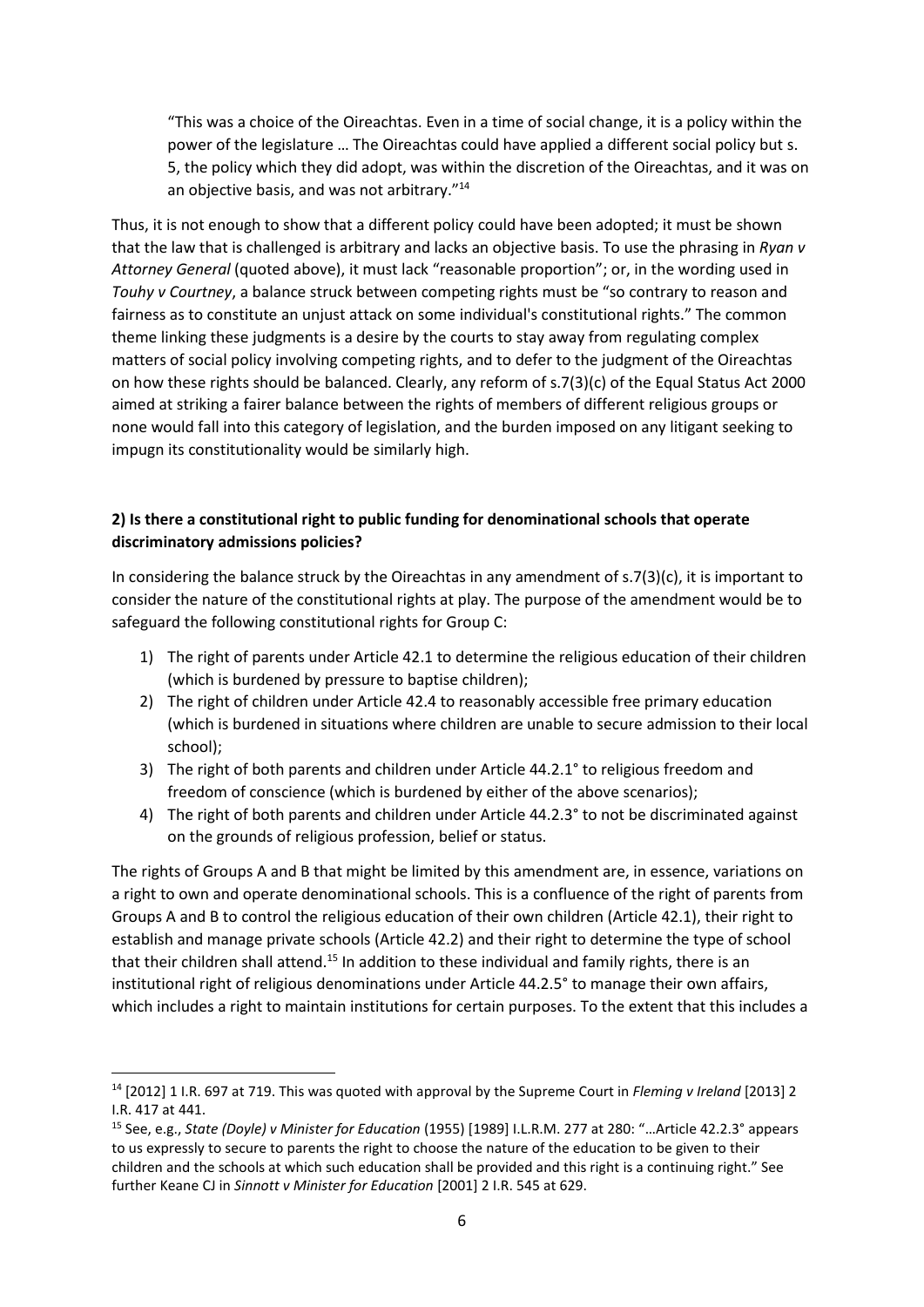right to maintain schools with a religious ethos, then the rights of religious denominations might be limited to some extent by the proposed amendment.

Denominational schools were clearly envisaged by the Constitution, as was the provision of public funding to those schools. However, it was also envisaged that children from different denominations or none may sometimes have to attend a denominational school. All of this is clear from Article 44.2.4°:

Legislation providing State aid for schools shall not discriminate between schools under the management of different religious denominations, nor be such as to affect prejudicially the right of any child to attend a school receiving public money without attending religious instruction at that school.

Article 44.2.5° further provides:

Every religious denomination shall have the right to manage its own affairs, own, acquire and administer property, movable and immovable, and maintain institutions for religious or charitable purposes.

The Supreme Court has accepted that the latter provision applies to educational institutions.<sup>16</sup> It is thus clear that the establishment and operation of denominational schools is an activity that in principle engages a variety of provisions under Articles 42 and 44. Accordingly, outright repeal of s.7(3)(c) may potentially be open to challenge, in that it may be seen as an excessive interference with the management by religious denominations of their own affairs within private religious institutions.

However, the second option discussed above – namely, the amendment of s.7(3)(c) so that it cannot be relied on by publicly funded schools – is not problematic in the same way. It would not prevent religious denominations from operating discriminatory admissions policies in private religious institutions – it would simply make the provision of public funding to such institutions conditional upon non-discriminatory admissions policies. Religious denominations would remain free to avail of a significant exception to anti-discrimination law and choose to operate discriminatory admissions policies in denominational schools, but they could not accept public funding for such schools.

While Article 42 of the Constitution clearly protects the freedom of parents to establish and operate private or denominational schools, it does not establish an automatic right to be provided with public funding for such schools. Similarly, religious denominations may have a right under Article 44 to operate entirely private educational institutions<sup>17</sup> that espouse a religious ethos and operate discriminatory admissions policies, but they do not have an automatic entitlement to public funding for such institutions. Where public funding is provided, it is clearly established that the State is entitled – and perhaps even obliged – to make its provision subject to reasonable conditions.

In O'Shiel v Minister for Education,<sup>18</sup> the plaintiffs had argued that if they established on the balance of probabilities that they were supplying primary education within the meaning of Article 42.4, the

<sup>16</sup> *Re Article 26 and the Employment Equality Bill 1996* [1997] 2 I.R. 321 at 355.

<sup>&</sup>lt;sup>17</sup> In 2014/15, there were 548,542 children enrolled in primary schools. Of these, 3,846 were enrolled in private primary schools; the remainder were enrolled in schools aided by the Department of Education and Skills. See http://www.education.ie/en/Publications/Statistics/Statistical-Reports/Statistical-Report-2014- 2015.xlsx, Table 2.1.

<sup>18</sup> [1999] 2 I.L.R.M. 241.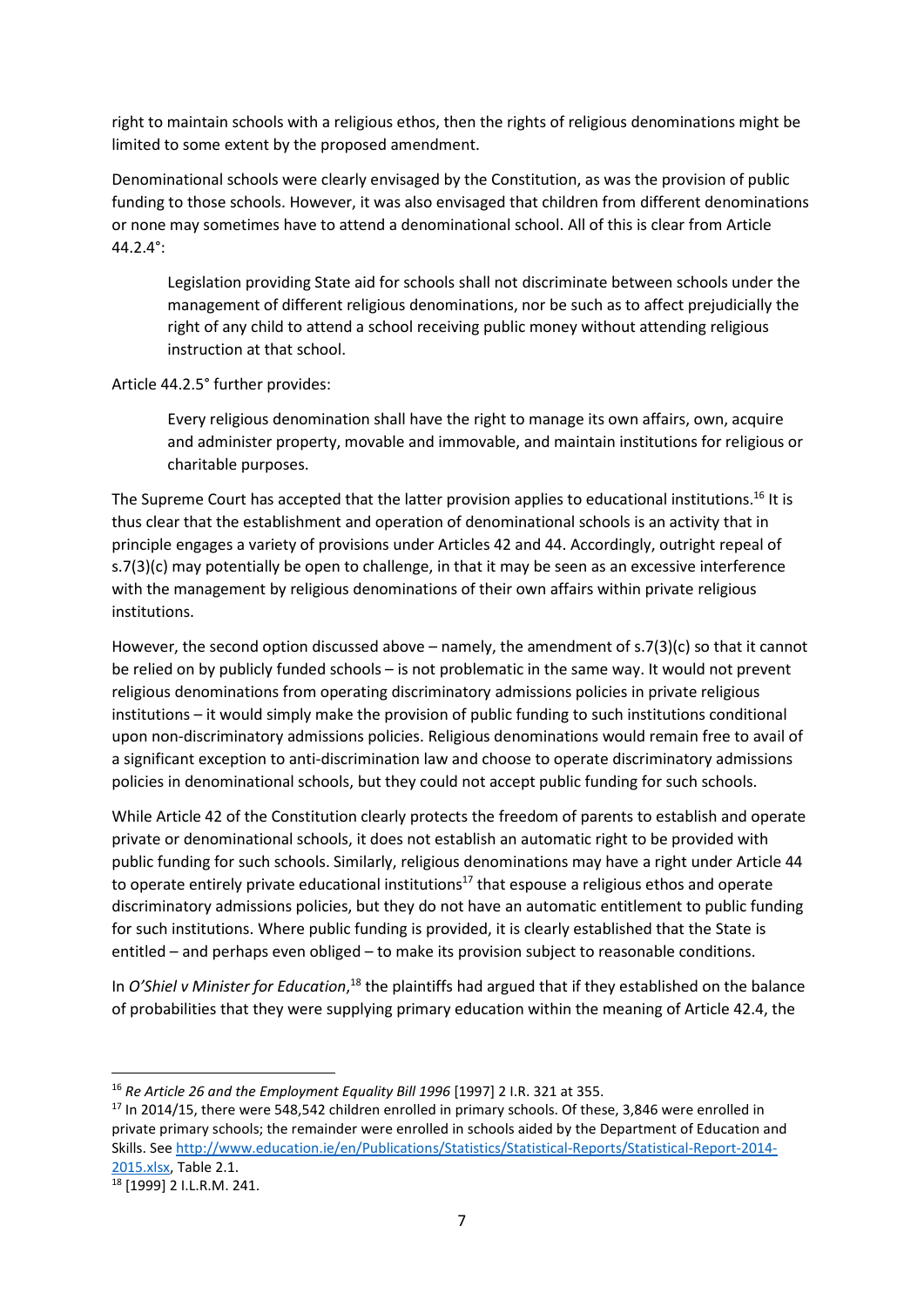State was under a duty to make provision for the cost of that education.<sup>19</sup> Laffoy J. examined the issue of the State placing conditions on the provision of funding to private schools and stated:

"In order to fulfil its constitutional obligation to provide for free primary education, in my view, the State must have regard to and must accommodate the expression of parental conscientious choice and lawful preference. However, this does not mean that the State must accede to an application for financial aid from any group of parents who are united in their choice of primary education … Fulfilment of the State's constitutional obligation under Article 42.4 must take account of the parental freedom of choice guaranteed by Article 42, but it *must be based on arrangements which have a rational foundation and prescribe proper criteria for eligibility which accord with the purpose of Article 42 and of the provisions of the Constitution generally*."<sup>20</sup>

Therefore, conditions may be attached to funding provided that those conditions have a "rational foundation" and "accord with the purpose of Article 42". On the latter point, Laffoy J went on to state that "freedom of parental choice ... is the fundamental precept of the Constitution".<sup>21</sup> Therefore, it seems likely that any conditions that might be attached to State funding that are aimed at protecting parental freedom of choice would indeed have a rational foundation and accord with the purpose of Article 42.

If s.7(3)(c) were amended so that it could only be relied on by a school that is not in receipt of public funding, the purpose of this would be to protect the freedom of choice available to parents in Group C. This would be achieved by removing the possibility that such parents could have their children turned away from over 90% of schools on the basis that they are not Catholic or Christian. Making funding conditional on a non-discriminatory admissions policy cannot be argued to be an infringement on a constitutional right to be provided with public funding for denominational schools, since no such positive right exists. It also could not be said to be an infringement of a right to own and operate private denominational schools (even ones operating discriminatory admissions policies), since this right would remain intact. (Even if this latter right was found to be restricted, the restriction in question is most likely proportionate, as discussed further below.) Moreover, an amendment of this nature would clearly have a rational foundation and accord with the purpose of Article 42.

Equally, notwithstanding the fact that the amendment would prevent denominational schools from giving preference to children from the school's own religious denomination, it would not involve any restriction on a right of a child to attend a denominational school (since no such constitutional right has ever been established). A right of parents to choose the type of school that their children shall attend has been recognised, but as already outlined, this right is not currently enjoyed by the vast majority parents who are members of minority religions or none. Families in Group C for the most part have no choice but to send their children to a Catholic denominational school. Amending s.7(3)(c) so as to make it inapplicable to publicly funded schools would simply equalise the impact of school oversubscription so that every parent had the possibility of securing access for their children to the school-type of their choice (be that denominational or multi-denominational), but no parent had the certainty of same. Families in Groups A and B would be less well situated than they are at present, but would not be less well situated than parents in Group C. Indeed, by virtue of demographics and the huge number of Catholic schools (and significant number of Protestant

<sup>19</sup> *ibid* at 255.

<sup>20</sup> *ibid* at 263–264 (emphasis added).

<sup>21</sup> *Ibid* at 263.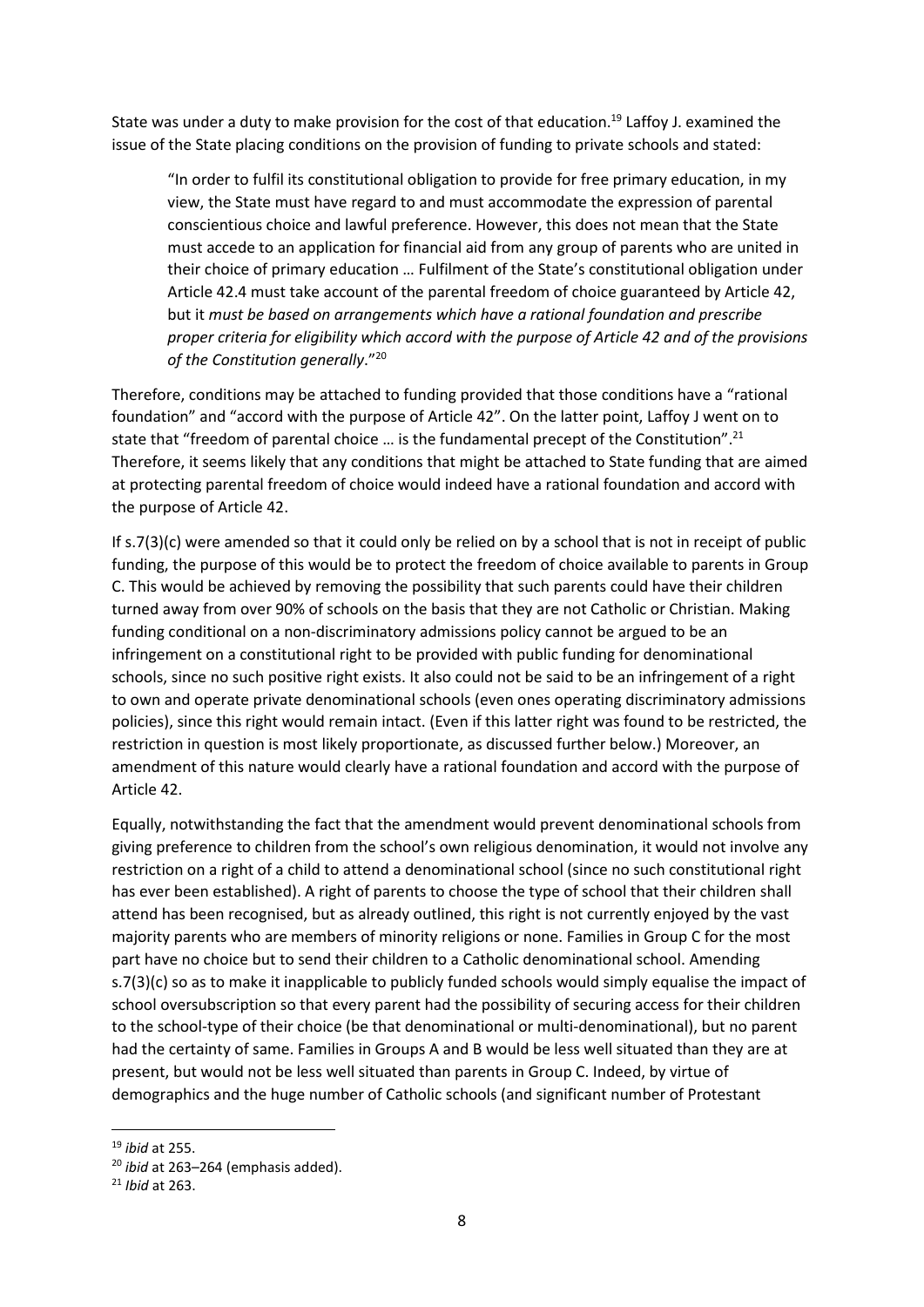schools), families in Groups A and B would remain significantly better situated than families in Group C. Catholics in particular would universally continue to enjoy access to publicly funded schools operating a religious ethos specifically attuned to their beliefs.

#### **3) Is an interference with the denominational character of schools a proportionate measure to protect the religious freedom of members of minority religions or of none?**

Even if, contrary to the above analysis, an amendment of s.7(3)(c) to prohibit admissions policies that discriminate on grounds of religion in publically funded schools were deemed to burden the constitutional rights either of Groups A or B, or of religious denominations operating denominational schools, this would not necessarily mean the amendment would be unconstitutional. Laws which restrict the exercise of a constitutional right will only be deemed unconstitutional if the effect of the restriction is disproportionate to the legitimate aim being pursued.

The proportionality test was set out by Costello J in *Heaney v Ireland*, <sup>22</sup> and requires that the law in question:

- 1. Pursue an objective of sufficient importance.
- 2. Be rationally connected to that objective, and not unfair or arbitrary.
- 3. Impair the right as little as possible.
- 4. The effect of the restriction on the right must be proportionate to the objective.

Moreover, where the legislation that restricts constitutional rights involves balancing two or more sets of directly conflicting constitutional rights – as opposed to balancing one set of rights with state interests – then the more deferential standard set out in *Tuohy v Courtney* applies: the balance struck will only be interfered with when it is "so contrary to reason and fairness as to constitute an unjust attack on … constitutional rights". Courts are not always consistent in respect of when each test is applied, but it seems that, in a challenge to a legislative amendment to  $s.7(3)(c)$ , the more deferential *Tuohy* standard should apply.

However, even assuming that the somewhat less deferential proportionality test were to apply, the measure should withstand scrutiny. To apply these four stages of the test to the proposed amendment to s.7(3)(c):

- 1. The amendment would pursue a legitimate aim (or, in Costello J's words, an objective of sufficient importance) – namely, protecting the freedom of choice of parents who come from minority religions or none, as well as the right of their children to reasonably accessible free primary education. $23$
- 2. The amendment would be rationally connected to that aim, in that it would protect freedom of choice by removing a key barrier to it in the form of legislation that allows for religious discrimination in school admissions.
- 3. The amendment would impair the right (i.e. the religious freedom of parents in Groups A and B and the right of religious denominations operating denominational schools to manage their own affairs) as little as possible, because:
	- a. There is no less restrictive means available of achieving the same end. A lesser amendment (e.g. repealing the part of s.7(3)(c) that allows for outright refusal of

<sup>22</sup> [1994] 3 I.R. 593 at 607.

<sup>23</sup> The right to reasonably accessible free primary education was recognised in *Crowley v Ireland* [1980] I.R. 102 at 113, *per* McMahon J.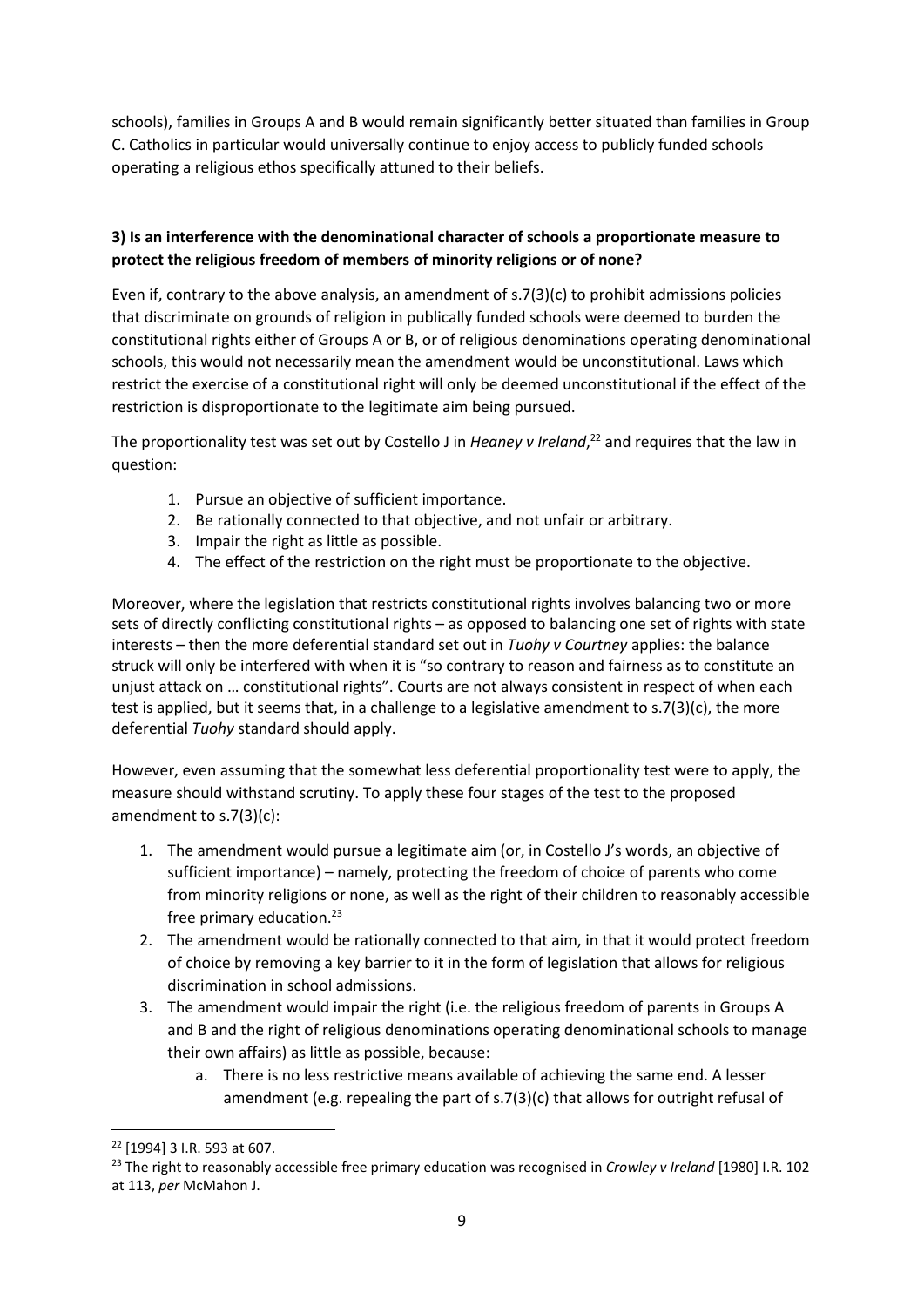admission, while retaining the part that allows for preference to be given when the school is oversubscribed) would still result in the same situation that currently pertains – namely, a restriction on the freedom of choice of families from Group C, and pressure on them to baptise their children.

- b. Denominational schools would remain free to operate a denominational ethos and maintain a characteristic spirit in line with that ethos. The protections offered to this end by the Employment Equality Act 1998 and the Education Act 1998 would remain in place. They would also remain free to operate discriminatory admissions policies in fully private denominational schools. The only restriction on their right to manage their own affairs would be a condition placed on the provision of public funding, which (as outlined above) is designed to bolster constitutional rights and the "fundamental precept" of freedom of choice, and falls squarely within the terms of the *O'Shiel* decision.
- c. Groups A and B would not be subject to any interference with their religious freedom beyond the fact that their children would have to attend school alongside some children from different religions or none.
- d. The effect on the rights of Groups A and B would be proportionate to the objective being pursued, in that any restriction on their right to religious freedom would be partial at most, and would prevent a much more serious restriction on the rights of Group C. At present, Groups A and B get the best of every world – a strongly protected right to education (including preferential admission) and a strongly protected right to religious freedom (including publicly funded schools attuned to their beliefs), whereas Group C get neither of the above. Families in Group C face barriers in accessing schools at all, and even if able to access the schools, they have to settle for a religious ethos different to their own. In essence, Groups A and B get everything they want while Group C gets very little of what it wants. The proposed reform would strike a fairer balance under which Groups A and B would continue to enjoy access to publicly funded schools attuned to their beliefs (which Group C would not), but would have to forgo the guarantee of preferential access to such schools so as to accommodate the constitutional rights of Group C.

It goes without saying that if the amendment can withstand proportionality analysis, it can withstand the more deferential analysis of the *Tuohy* test. The balance struck by the proposed amendment cannot be described as either lacking reasonable proportion (to use the language of *Ryan v Attorney General*) or being "so contrary to reason and fairness as to constitute an unjust attack on … constitutional rights" (to use the language of *Touhy v Courtney*). It is a policy choice made by the Oireachtas to strike a balance between competing constitutional rights in a context of scarce resources. Moreover, as noted above, the vast majority of families in Groups A and B would continue to enjoy access to publicly funded schools operating a religious ethos specifically attuned to their beliefs. As such, there is little likelihood of a court declaring it to be unconstitutional.

#### **Conclusion**

The Oireachtas enjoys a wide discretion in balancing competing constitutional rights, and any legislation enacted to this end enjoys a particularly strong presumption of constitutionality. The onus is on the party challenging the legislation to demonstrate that it is "so contrary to reason and fairness as to constitute an unjust attack on some individual's constitutional rights." Recent case law shows that the courts have been extremely reluctant to substitute their view as to the correct